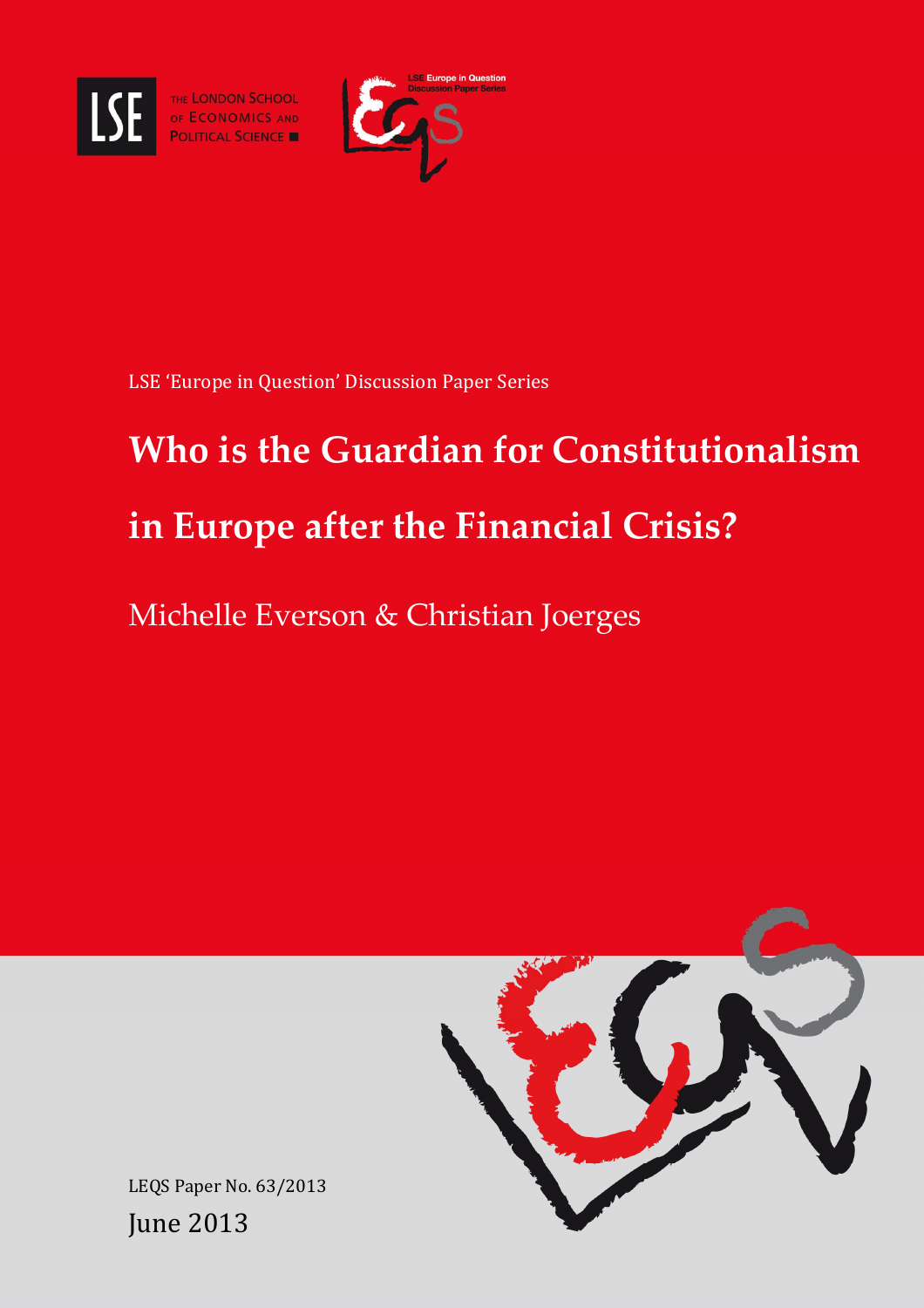

## Editorial Board

Dr Mareike Kleine Dr Vassilis Monastiriotis Dr Jonathan White Dr Katjana Gattermann

All views expressed in this paper are those of the author and do not necessarily represent the views of the editors or the LSE.

**©** Michelle Everson & Christian Joerges

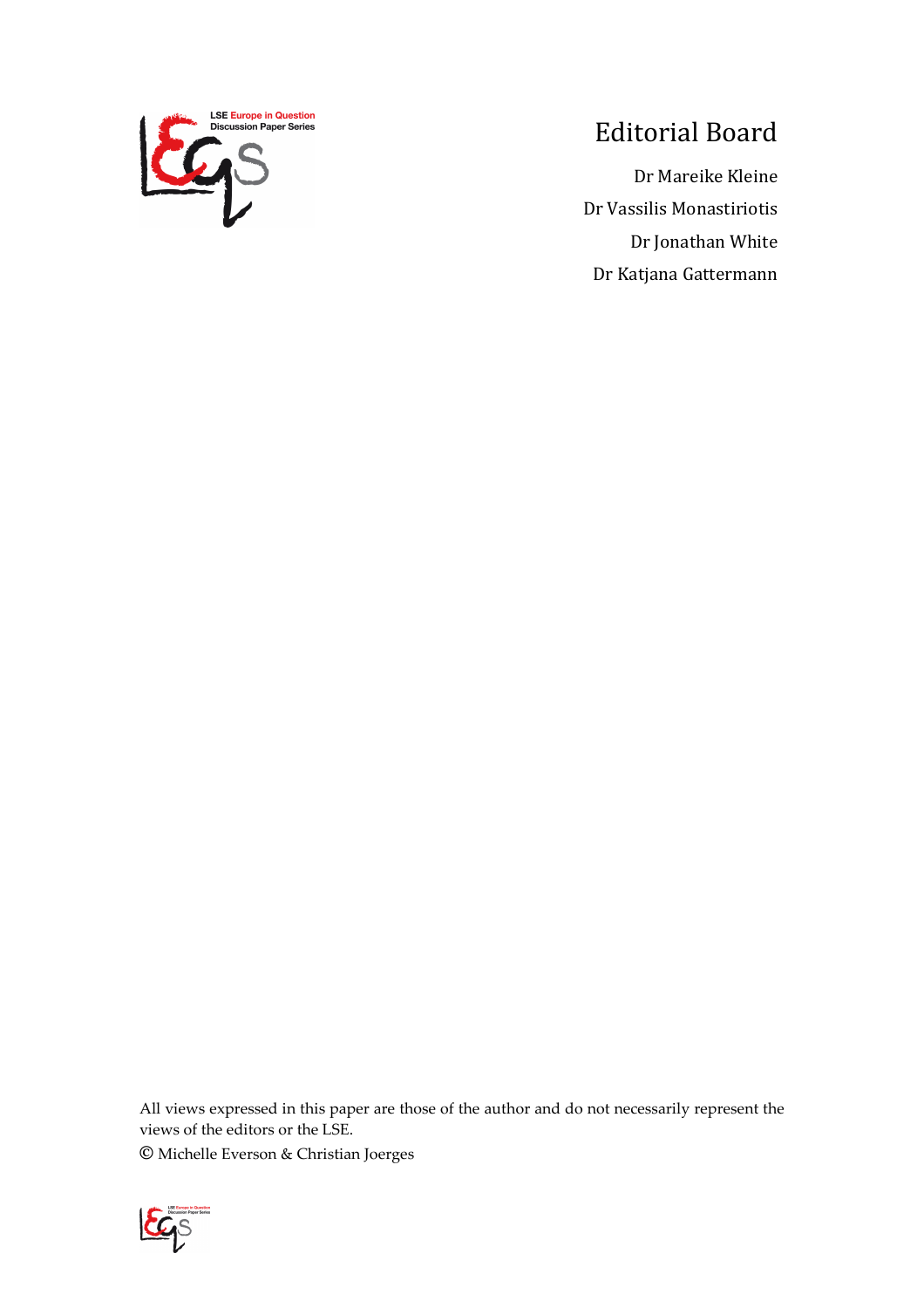# **Who is the Guardian for Constitutionalism in Europe after the Financial Crisis?**  Michelle Everson\* & Christian Joerges\*\*

#### **Abstract**

This discussion of the ECJ in the context of a project on political representation in the EU responds to the Court's changing functions in the integration process and also to the critique which the exercise of this function has provoked in recent years after the Court objected to constitutional provisions and legislation of constitutional status in particular in the sphere of labour law and social protection. The ECJ has been accused of partisanship with a neoliberalmonetarist agenda. These debates are bound to extend to the new functions which were assigned to the CJEU in the supervision of the budgetary discipline of Member States in the Euro zone. The problems that might arise in such a case have been foreshadowed by the recent jurisprudence on the legality of the European practices of crisis management. The judgments of the German Bundesverfassungsgericht of 12 September 1212 on the ESM Treaty and the Fiscal Compact and the CJEU Judgment of 27 November 2012 in the Pringle case are of exemplary importance. They document the difficulties both courts have with the defense of the autonomy of law against apparent functional necessities and concurring attitudes in the readiness to accept the primacy of the political.

- \* **Birkbeck College, University of London** School of Law, Malet Street, London WC1E 7HX Email: m.everson@bbk.ac.uk
- \*\* **Faculty of Law, University of Bremen**  Universitätsallee GW1, 28359 Bremen, Germany Email: cjoerges@zerp.uni-bremende **Hertie School of Governance, Berlin** Friedrichstraße 180, 10117 Berlin, Germany Email: joerges@hertie-school.org

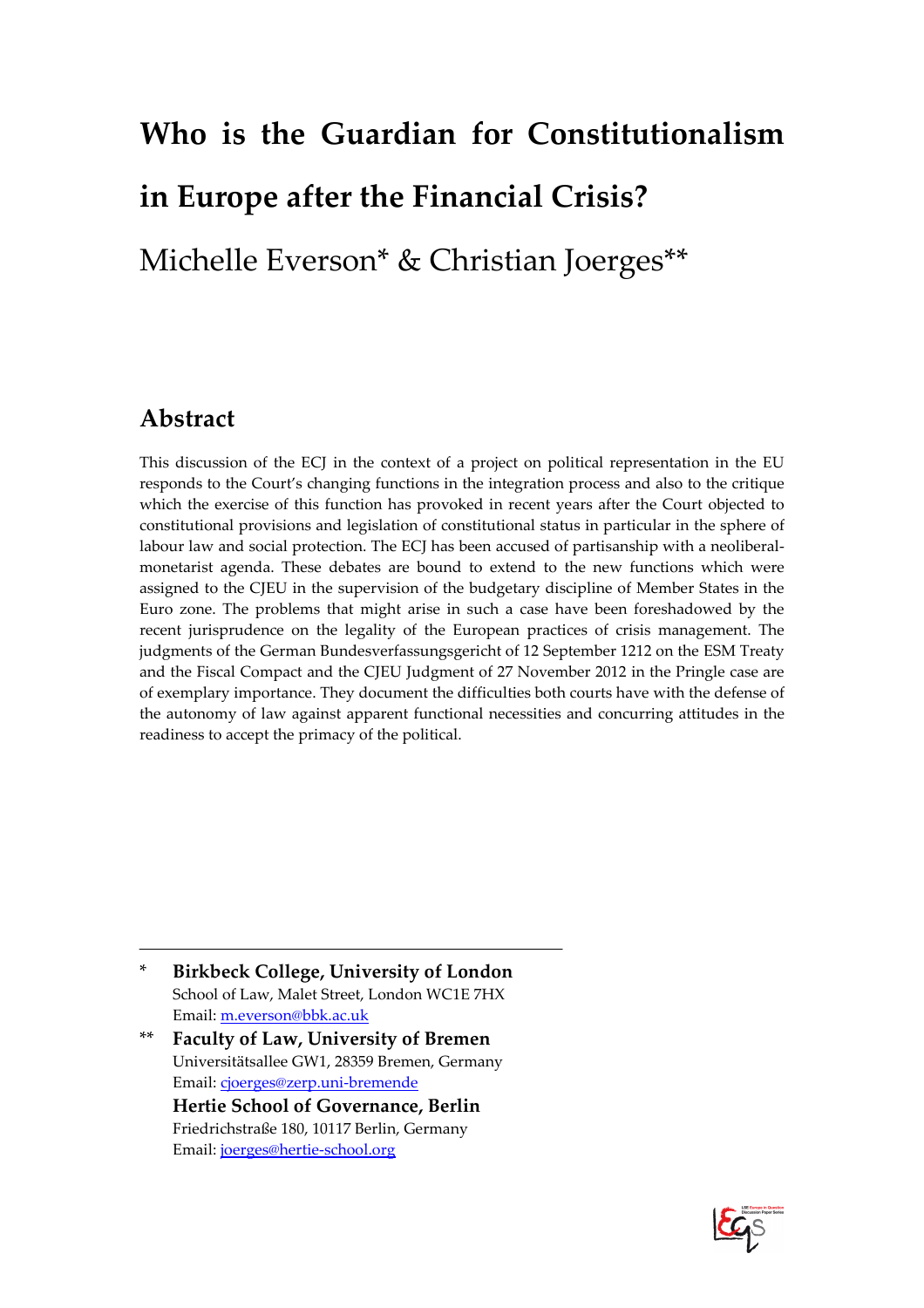## **Table of Contents**

#### **Abstract**

| I. Ceding the Constitution to the Political Guardian?                | 5  |
|----------------------------------------------------------------------|----|
| II. Kompetenz-Kompetenz in a Non-unitary Union?                      | 9  |
| III. Crisis 'Law'                                                    | 11 |
| IV. The Law or the Political as Constitutional Guardian              | 15 |
| IV.1 Is the German Court a 'Dog that Barks and never Bites"?         | 15 |
| IV.2 'Lets Close our Eyes' – No Alternative for the CJEU in Pringle? | 19 |
| V. De-judicialisation: Europe's Schmittian Moment                    | 22 |

A first draft of this essay was presented at the conference on 'Representation in the EU' on 24- 25 May 2012 at the University of Exeter, organised by Dario Castiglione and Sandra Kröger. On this background see S. Kröger (ed.), 'Interdisciplinary views on political representation in the EU', UCL Working Paper No. 4/2012, London 2012 and the recently established platform http://www.exeter.ac.uk/departments/newtrends/. -- The revised version of our contribution will be forthcoming in Sandra Kröger (ed.), *Political Representation in the European Union: Still democratic in times of crisis?*, London: Routledge).

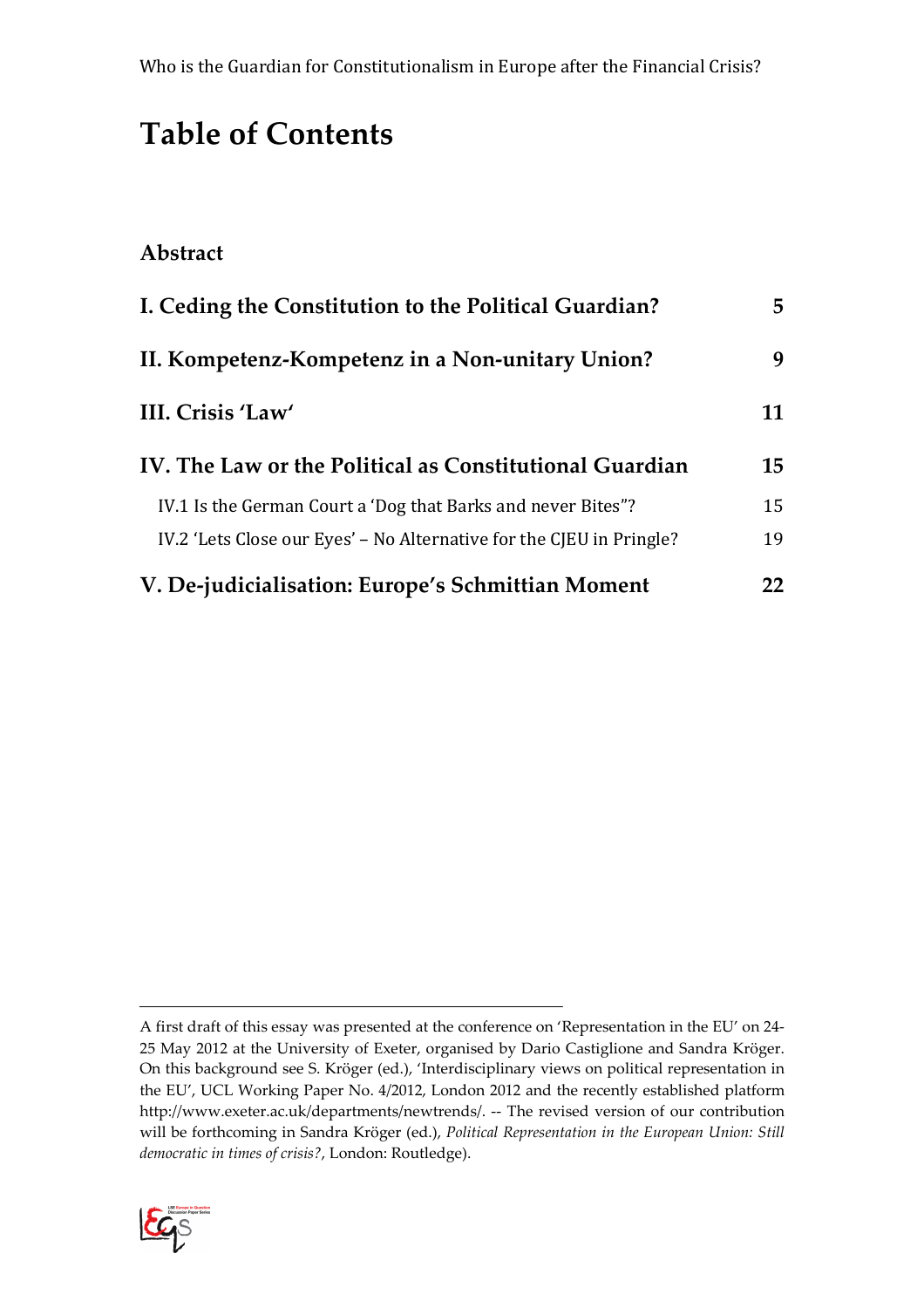## **Who is the Guardian for Constitutionalism in Europe after the Financial Crisis?**

### I. Ceding the Constitution to the Political Guardian?

The issue and problem of 'constitutional guardianship' is one with a long history. It was answered starkly and infamously by Carl Schmitt during and with regard to the final, crisis-ridden, years of the Weimar Republic: The guardian of the Constitution is not the *Reichsgericht*, the judicial branch, but the *Reichspräsident*, a political actor exercising the quasi dictatorial powers defined in Article 48 of the Weimar constitution on behalf of a politically homogeneous *Volk*. 1 This particular understanding of constitutional guardianship has now re-achieved a disquieting degree of topicality within a crisis ridden European Union. This dimension of our topic will be discussed in more details in the second part of our contribution. We begin, however, with a series of reflections on the issue of constitutional guardianship within the Union in less fraught times. Even prior to crisis, the problem was highly troublesome, albeit that very few commentators, and even fewer institutional actors, recognised the true nature of the challenge. Nevertheless, this challenge is now becoming ever more apparent in step with a growing and critical awareness of deeply entrenched – even growing – diversity within Europe and the obviously paradoxical nature of a voluntaristic response to diversity, which is ever more insistent in its pursuit of a future unity, but which cannot explain how this project might be realized through democratic processes.



 $\overline{a}$ 1 Carl Schmitt, *Der Hüter der Verfassung*, Tübingen: Mohr/Siebeck, 1931.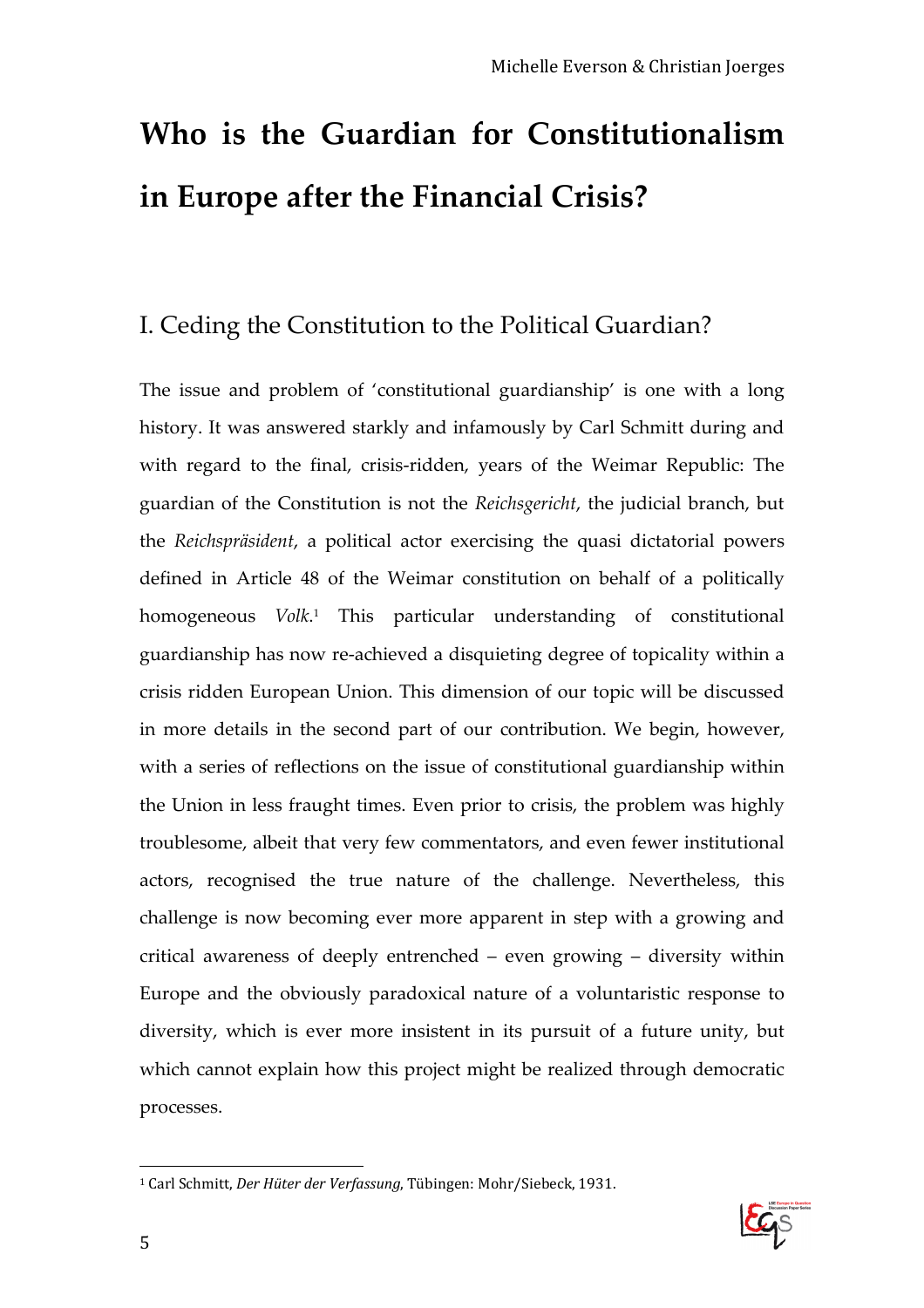When set against this background, the relevance of our topic to a context of debate upon democratic representation should be obvious. To be sure, courts, generally-speaking, are the non-majoritarian vanguard institutions par excellence of constitutional democracies. Non-partisanship defines their very ethos. Nevertheless, Constitutional courts, in particular, do not find their prestige and authority exclusively within the legal provisions of the Constitutions that establish them. Typically, these provisions do not endow them with powers of enforcement. Instead, constitutional courts rely and build upon a Weberian legitimacy, which they acquire to a significant degree through the modes in which they articulate and thereby 'represent' both the *normed* character, as well as, the normative *dignity* of the order in which they are situated and operate. In other words, constitutional legitimacy is founded within a tense duality of rule-bounded, but socially responsive adjudication.

This twofold – formal and social – embeddedness of constitutional courts presents its own very particular problems within a European constellation, and impacts – as we shall demonstrate – cumulatively upon the issue of the constitutional guardianship of the EU. The European Union is, as the Preamble of the Treaty of Lisbon and numerous of its Articles assure us,<sup>2</sup> committed to human rights, freedom, equality, democracy and the rule of law. Adherence to these commitments is a condition for membership within the Union; at least in theory. Constitutional adjudication came later to Europe than to America, but is nonetheless one which has gained the status of a common European heritage. How, however, might this legacy be understood in the context of the *sui generis* Union with its multi-level system of governance? Which institution is in a position to exercise the function of constitutional guardianship within such a constellation? Certainly, the ECJ/CJEU springs immediately to mind. But that conclusion would be

<sup>2</sup> Most emphatically in Article 21(1) TEU.

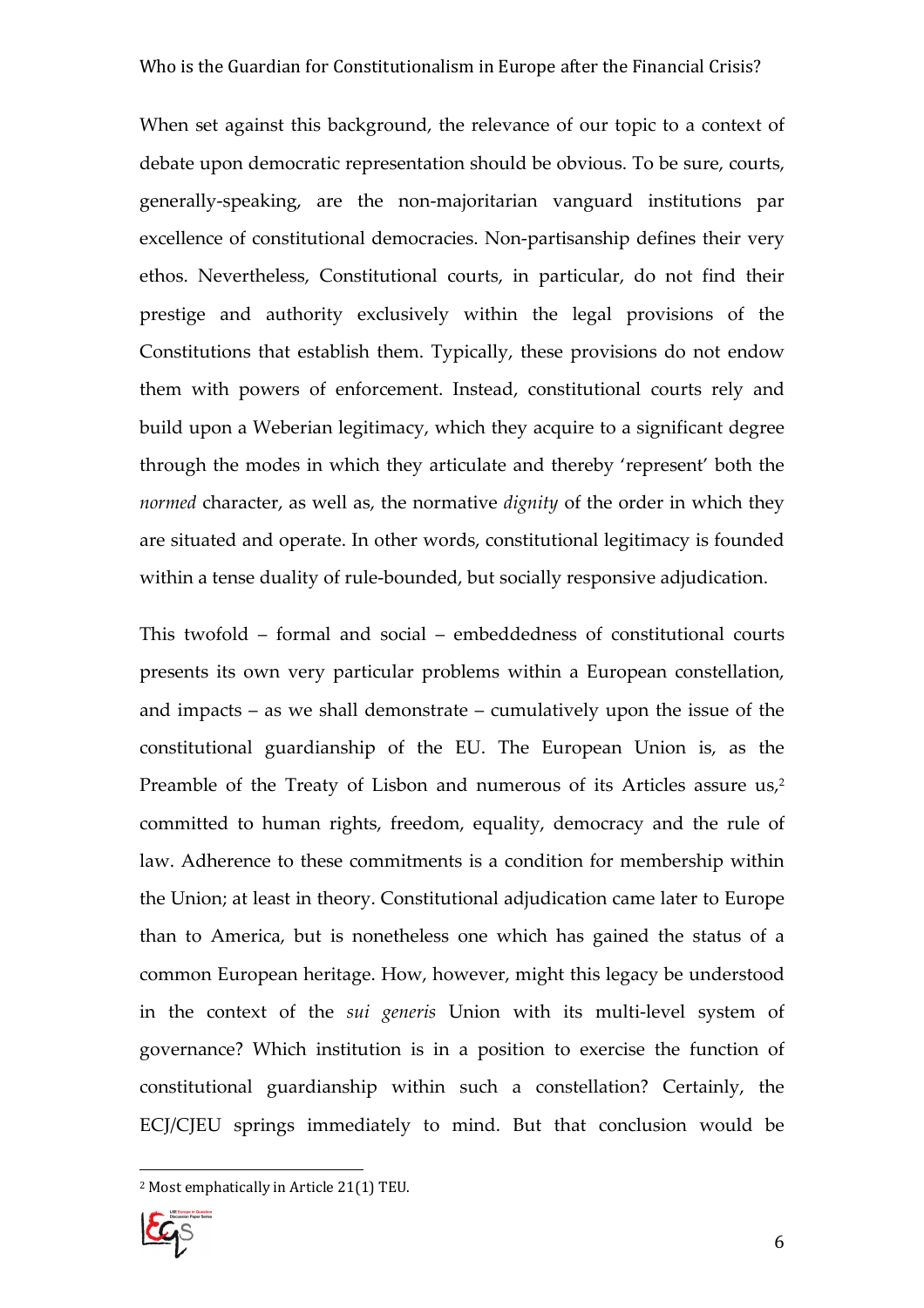premature and far too superficial. The European Court has never been formally established as a 'constitutional' body. To be sure, its foundational jurisprudence on direct effect and supremacy, the *Cassis*-jurisprudence and its aftermath, its characterisation of the Treaties as a 'constitutional charter,'<sup>3</sup> presupposes and assumes important supervisory function for law 'at all levels of governance,' which are widely recognised by the courts and authorities of many jurisdictions and with great emphasis and near unanimity in European law scholarship. However, this power cannot be considered to be comprehensive, even in theory, as long as 'Union competences are governed by the principle of conferral.'<sup>4</sup> Equally, its validity will be doubted for as long national constitutional courts – most notably Germany's *Bundesverfassungsgericht* – refuse to make use of the preliminary reference procedure and continue to question the authority of the by determining unilaterally whether European prerogatives are being lawfully asserted. In other words, constitutional guardianship within the Union cannot yet be regarded as having been entrusted to one single body. It has both national and European masters: masters who may be in disagreement with one another.

This insight is neither new, nor particularly disquieting *per se*. It was discussed particularly thoroughly by Neil MacCormick 5 a good while ago. There is pluralism in Europe, he acknowledged – adding that wise solutions could and should be found where legal solutions are not conceivable.<sup>6</sup> MacCormick's suggestions seem to anticipate what various Courts, including the notoriously inconvenient *Bundesverfassungsgericht* have learned to do, namely to establish interactive modes of adjudication. These adjudicative modes have by now been doctrinally refined by a host of academic

<sup>5</sup> 'Risking Constitutional Collision in Europe?', *Oxford J Legal Studies* (1998) 18(3): 517-532 6 At 531.



<sup>3</sup> Opinion 1/91, *European Economic Area,* [1991] ECR I-6079

<sup>4</sup> Article 5(1) TEU.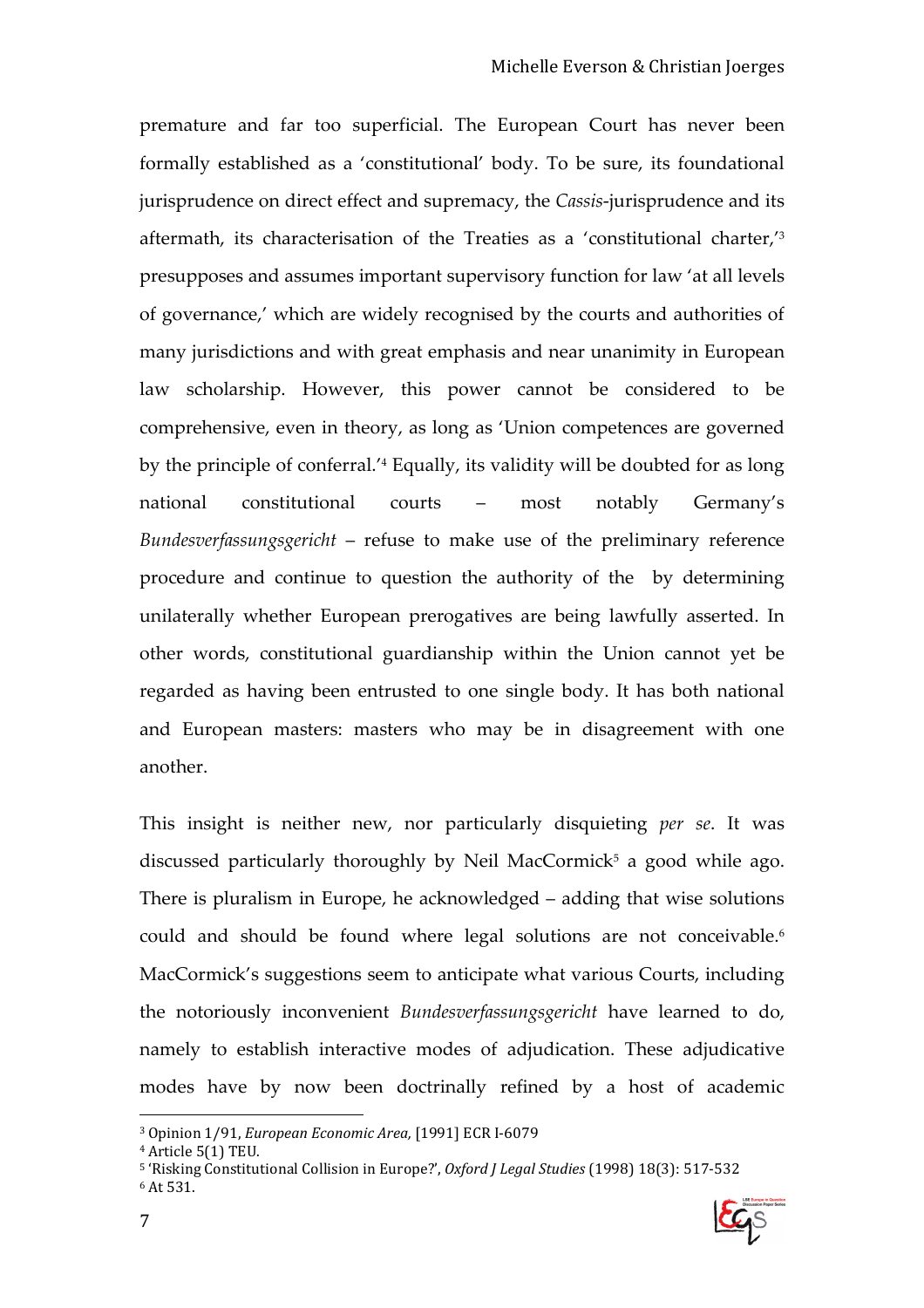#### Who is the Guardian for Constitutionalism in Europe after the Financial Crisis?

commentators.<sup>7</sup> We will not explore the theoretical premises and practical accomplishments of these responses in any further depth, $\delta$  however, returning instead to the earlier conceptualisation of the multiple-guardian problem constellation as a contest for mastery over the *Kompetenz-Kompetenz* (II). We suggest that the conceptualisation of constitutional guardianship under this heading has, if inadvertently, disclosed a constellation of diversity in the Union which should not and cannot be dealt with through a form of hierarchical ordering, but instead requires horizontal cooperation.

The continuity which we reconstruct is a promising signal as it indicates that a potential exists to cope constructively with Europe's diversity. In Section III, where we consider the various European transformations following financial crisis, we will document responses to Europe's troubles of a different kind. The pragmatically legalised *comitas* among European courts, which proponents for interactive conflict resolution advocate, has now given way to a new primacy of the 'Political' in the Union *sensu* Schmitt. In Section IV we will investigate the efforts of the judiciary to manage these transformations. We analyse the judicial actions of the usual suspects in relation to two Judgments of exemplary importance. Both the German Federal Constitutional Court (FCC) and the CJEU retain their specific style. But these differences now contrast markedly with their agreement *in re.* Both courts appear to be prepared to accede to the primacy of the Political; they concur in their delegalisation of constitutional adjudication.

<sup>&</sup>lt;sup>8</sup> Although some authors take a more sociological approach to commentary on the historic ECJ. See, M. Everson and J. Eisner, *The Making of the European Constitution: Judges and Lawyers in the Constitutive Moment*, Routledge-Cavendish: London (2007).



<sup>7</sup> See, *e.g*., L. Viellechner, 'Constitutionalism as a Cipher: On the Convergence of Constitutionalist and Pluralist Approaches to the Globalization of Law', (2012) 4 *Goettingen Journal of International Law*, 599-623; M.-S. Kuo, 'Discovering Sovereignty in Dialogue: Is Judicial Dialogue the Answer to Constitutional Conflict in the Pluralist Legal Landscape?', Warwick School of Law Research Paper No. 2013/06**.**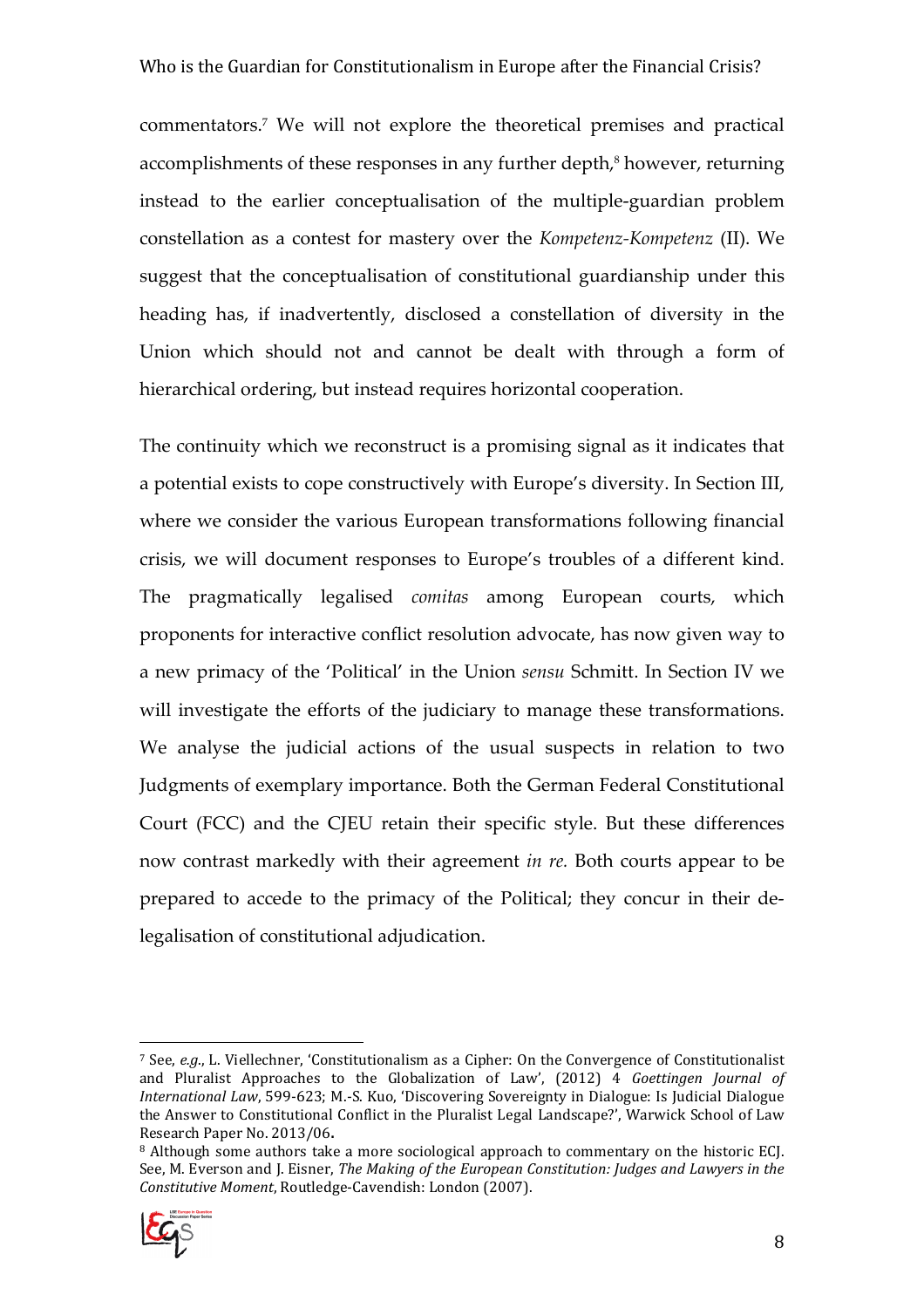## II. Kompetenz-Kompetenz in a Non-unitary Union?

Our argument in the following section departs from prevailing modes of European legal scholarship in a twofold manner: failing to trumpet the historical merits of the ECJ, it likewise appears to question them. Belief in the centrality of law and its judicial enforcement was constitutive for legal scholarship during the formative era of the integration project. Law was prominently presented as both 'the object and the agent' of European integration.<sup>9</sup> In that vision, the ECJ necessarily figured as the incarnation of Europe's integrationist vocation. There is, also, more than a kernel of truth in the assertion that the Court's jurisprudence was to prove, at least to the degree that it has withstood political irritations and disagreements. Similarly, the historic Court is noteworthy in that it deepened the normative quality of European law, in particular in relation to its human rights jurisprudence, and mitigated – often successfully – between competing claims and policies, all the while managing to build up an unquestioned authority. Today, however, the court is no longer portrayed so enthusiastically, even by the most faithful of its supporters.10 How could any judicial institution cope with the ever increasing complexity and growth of its workload and continue to convince national legal systems throughout an ever more diverse Union with its onesize-fits-all philosophy? How might it hope ever to convince with its highly formalistic style of reasoning in cases of fundamental conflict which are characterised by conflicting economic interests and political disagreement? The Court's labour law judgements in *Viking*, *Laval* and *Rüffert*, <sup>11</sup> which

<sup>11</sup> C-438/05, *International Transport Workers' Federation*, *Finnish Seamen's Union v Viking Line ABP*, *OÜ Viking Line Eesti*, [2007] ECR I-10779; C-341/05, *Laval un Partneri Ltd* v *Svenska Byggnadsarbetareförbundet*, *Svenska Byggnadsarbetareförbundets avdelning 1*, *Byggettan und* 



 $\overline{a}$ <sup>9</sup> R. Dehousse and J.H.H. Weiler, 'The legal dimension', in: William Wallace (ed), *The Dynamics of European Integration*, London: Pinter, 1990, 242-60, 243.

<sup>10</sup> Suffice it here to point to the introductory chapter of M. Dawson, B. de Witte and E. Muir in their volume on *Judicial Activism in the European Court of Justice*, Cheltenham: Edward Elgar 2013, 1-11.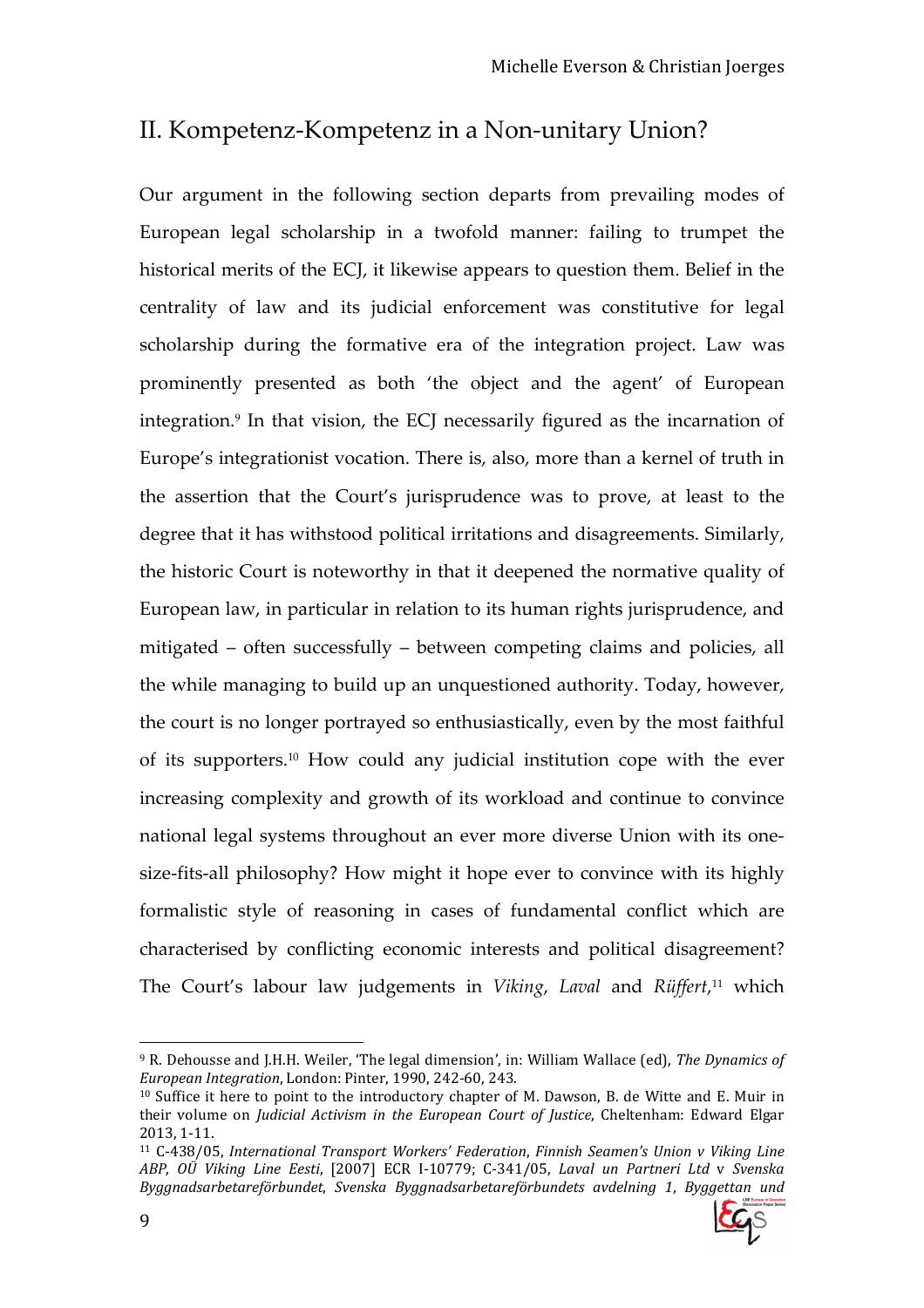#### Who is the Guardian for Constitutionalism in Europe after the Financial Crisis?

assigned supremacy to economic freedoms over national labour law traditions, provide the most spectacular example of this type of failure.<sup>12</sup>

Currently, the factual erosion of the Court's legitimacy is similarly converging with the on-going, if widely unnoticed, transformation of the integration project and the ever more insistent conflict constellations that surround it. An uncompromising defence of the former authority of the Court has become both factually and normatively implausible. The once quite belligerent contest between the German constitutional court,<sup>13</sup> on the one hand, and the allies of the ECJ, on the other,<sup>14</sup> has lost its intensity and very provocative nature.<sup>15</sup> It is now largely evident that there can be no one and single guardian of constitutionalism in the Union. The insistence of the 'Kirchhof' Court, in the course of its infamous Maastricht Judgment, on a cooperative relationship ('*Kooperationsverhältnis*') with the ECJ tells us much about the willingness of national judiciaries to engage with Europe, albeit as equal partners. By the same token, any effort to construe such constitutional dialogue as on-going disobedience can only be substantiated with reference to the untranslatable German dichotomy between *Staatenbund* and *Verfassungsverbund.* There is nonetheless both irony and tragedy in this insight. While pragmatic responses to the *Kompetenz-Kompetenz* issue have become imaginable, the transformation

<sup>15</sup> See, I. Pernice, Europäisches und nationales Verfassungsrecht, (2201) 60 *Veröffentlichungen der Vereinigung Deutscher Staatsrechtslehrer*, 163 ff.; F.C. Mayer, 'Wer soll Hüter der europäischen Verfassung sein?', (2004) 129 *Archiv des öffentlichen Rechts*, 411-435; *cf*., previously, *idem*, *Kompetenzüberschreitung und Letztentscheidung*, Munich: C.H. Beck 2000, 323 ff.



*Svenska Elektrikerförbundet*, [2007], ECR I-11767; C-346/06, *Rechtsanwalt Dr. Dirk Rüffert* v *Land Niedersachsen*, [2008], ECR I-01989.

<sup>12</sup> See our critique: C. Joerges and F. Rödl, 'Informal Politics, Formalised Law and the "Social Deficit" of European Integration: Reflections after the Judgments of the ECJ in *Viking* and *Laval'*, (2009) 15:1 *European Law Journal,* 1–19; M. Everson, 'From Effet Utile to Effet Neoliberal: Why is the ECJ Hazarding the Integrity of European Law?', in C. Joerges and T. Ralli (eds.), *European Constitutionalism without Private Law - Private Law without Democracy*, ARENA Report 3/11/RECON Report No 14, Oslo 2011, 37-54.

<sup>13</sup> See in particular *Bundesverfassungsgericht*, Judgment of 12 October 1993, 2 BvR 2134/92 and 2 BvR 2159/92, 89 *BVerfGE* 155 (1993) [*Brunner* v *European Union Treaty*, *CMLR* 57 (1994) 1].

<sup>14</sup> Most prominently, J.H.H. Weiler, 'Does Europe Need a Constitution? Reflections on Demos, Telos and the German Maastricht Decision', (1995) 1 *European Law Journal*, 219-258.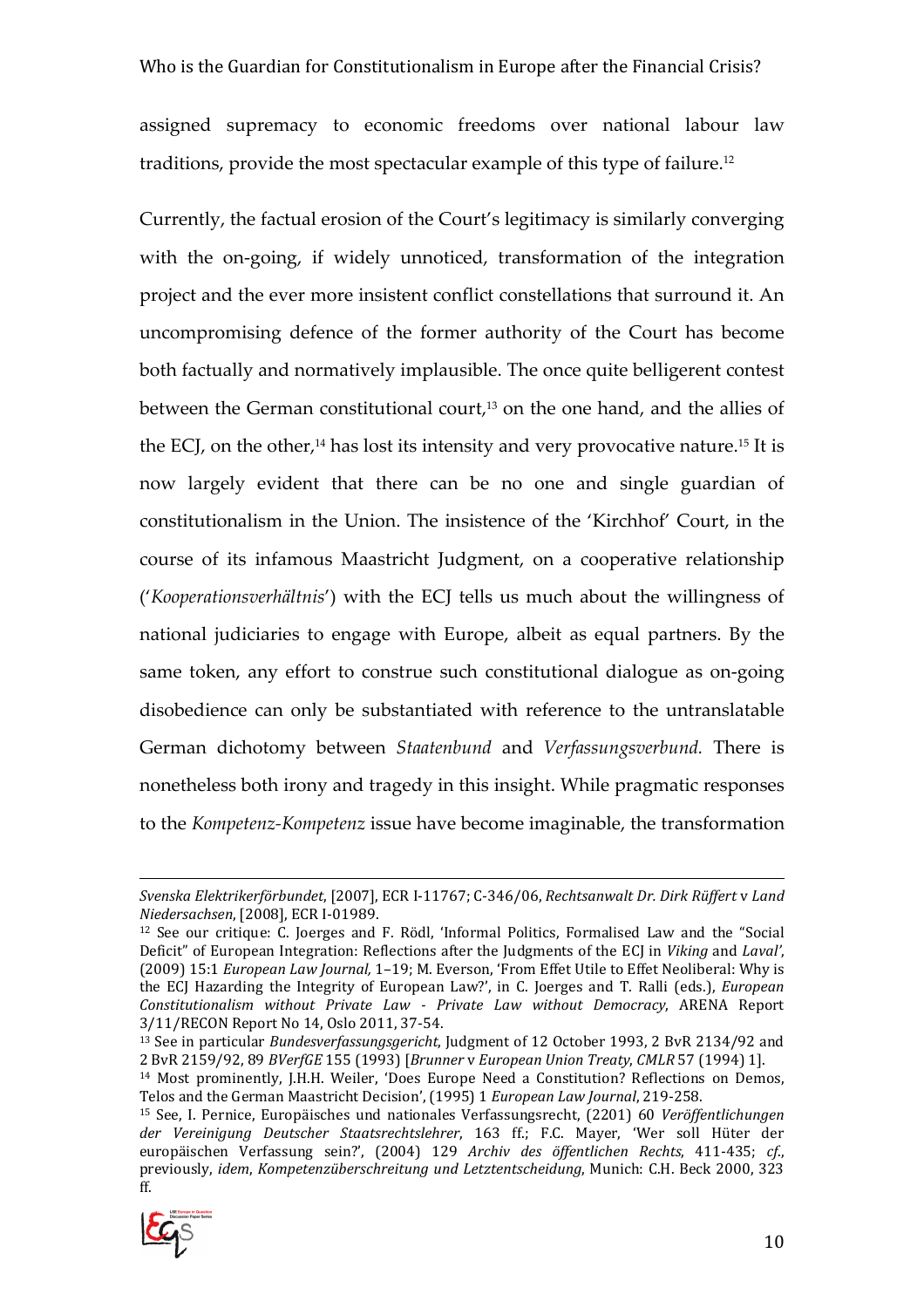of the European constellation through the financial crisis is eroding the prospects for a *legal* re-conceptualisation of Europe's diversity. The crisis, we will submit, is establishing a new de-legalised primacy of the Political in the Union in which constitutional adjudication is losing it disciplining functions.

### III. Crisis 'Law'*<sup>16</sup>*

Current responses to the financial crisis depart significantly from European law and governance as we once knew it. One extraordinary feature of Europe's new activism is its intensity. Crisis summits have become routine and the drafting of ever more ersatz-legislation, or '*Ersatzunionsrecht*' (international law substituting European Union law)17, memoranda and policy papers is breath-taking.18 Comprehensive accounts are available.<sup>19</sup> Here, we will restrict ourselves to a few highlights:

In March and May 2010, respectively, the Commission developed the 'Europe 2020 strategy'20 and the 'European Semester'21; followed in June 2010 by the EFSF Framework Agreement<sup>22</sup> and in March 2011 by the European Council's

<sup>22</sup> Confirmed in the conclusions of the European Council, Brussels, 17 June 2010, EUCO 13/10, CO EUR 9, CONCL 2. The Framework Agreement was concluded by the ECOFIN Council and confirmed by the European Council, Brussels on 17 June 2010.



 $16$  The following passages draw on C. Joerges, 'The European Economic Constitution and its Transformation through the Financial Crisis', in Dennis Patterson and Anna Södersten (eds.), *A Companion to European Union law and International Law,* Oxford: Wiley-Blackwell (forthcoming 2013).

<sup>&</sup>lt;sup>17</sup> That term, coined by a German lawyer, was taken up in the ESM judgment of the German Constitutional Court (note 41 *infra*) at para. 226 to denote the resort to international law for measures which European law does not foresee.

<sup>&</sup>lt;sup>18</sup> For continuously updated information see http://www.consilium.europa.eu/press/pressreleases/economic-and-financial-affairs?lang=en&BID=93.

<sup>19</sup> *E.g*., M. Ruffert, 'The European Debt Crisis and European Union Law', (2011) 48 *Common Market Law Review*, 1777-1806; P. Craig, 'Financial Crisis, Response, and Europe's Future', in *idem*, *The Lisbon Treaty*, 2nd paperback edition, Oxford: OUP 2013, 457-517 (forthcoming). <sup>20</sup> Communication from the Commission of 3 March 2010, COM(2010) 2020 final.

<sup>21</sup> Communication from the Commission of 12 May 2010, COM(2010) 250 final.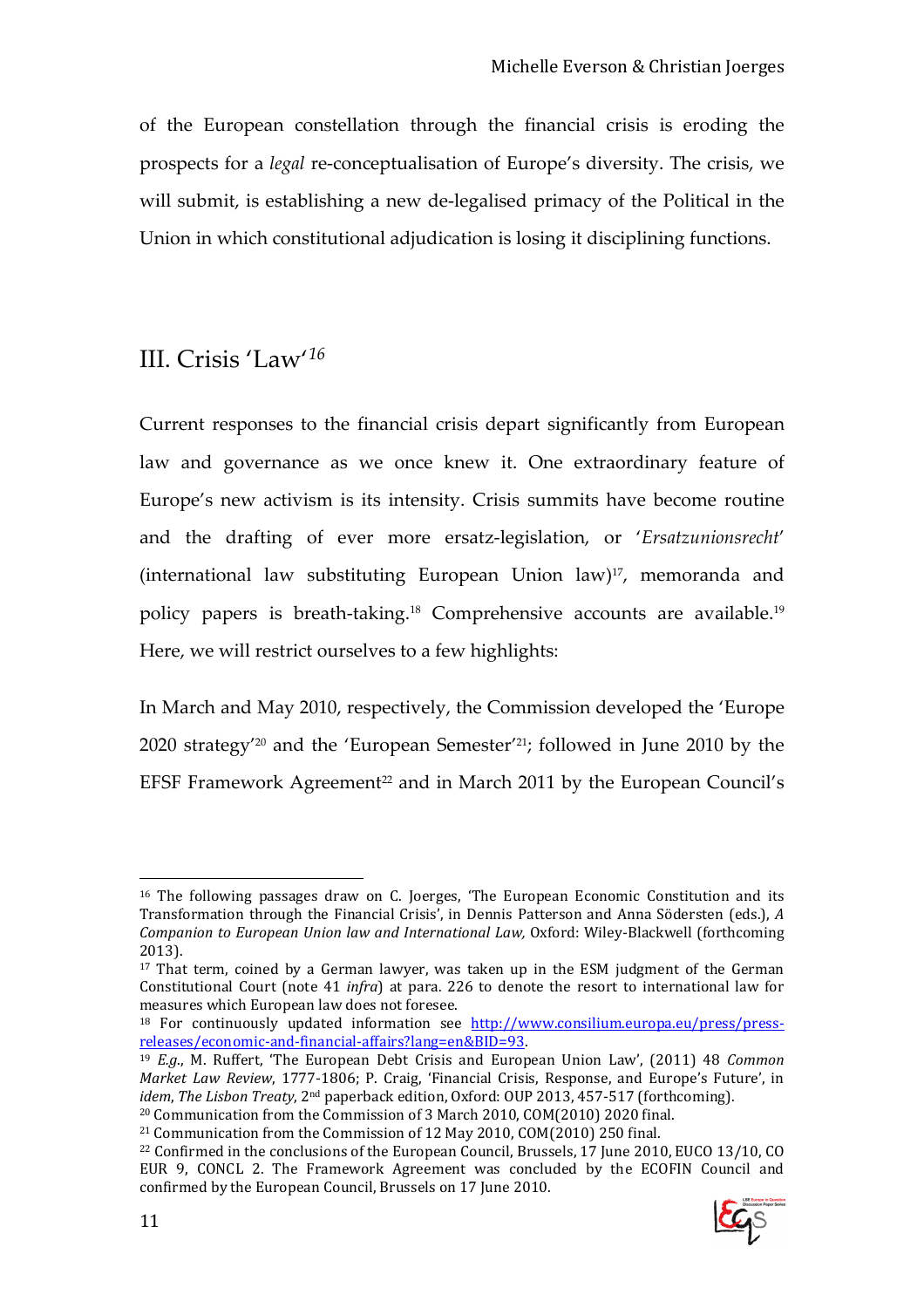'Euro Plus Pact.'23 Simultaneously, on the basis of the simplified revision procedures laid down in Article 48 Paragraph 6 TEU, the European Council also decided, on 25 March 2011, to add a new Paragraph 3 to Article 136 TFEU permitting the establishment of a stability mechanism and the granting of financial assistance, effective as of 1st January 2013.24 This was followed in November 2011 by a bundle of legislative measures aimed at reinforcing budgetary discipline on the part of Member States. The package is supposed to go down in history under the catchy title 'Six Pack' and entered into force on 13th December 2011.25 The definite high point and cornerstone of the whole new edifice is the Treaty on Stability, Coordination and Governance (TSCG), drafted in December 2011, approved at an informal meeting of the European Council on 30th January 2012,<sup>26</sup> and signed on 2nd March 2012 by 25 out of 27 Member States. A debt brake, designed according to the German model, will be introduced and will be subject to judicial review by the CJEU in the form of institutional borrowing, with one Member State bringing action against another. Support from the European Stability Mechanism (ESM), a permanent crisis fund, will be available only to countries in the euro area that have signed the pact. In March 2013 the 'Two Pack' submitted back in 2011 was adopted with parliamentary blessing; it entered into force on 30 May 2013.<sup>27</sup>

<sup>&</sup>lt;sup>27</sup> The 'Two-Pack' provides for 'enhanced monitoring and assessment of draft budgetary plans of euro area member states, with closer monitoring for those in an excessive deficit procedure, and furthermore enhanced surveillance of euro area member states that are experiencing or threatened with serious financial difficulties, or that request financial assistance'; for details see http://www.europarl.europa.eu/pdfs/news/expert/infopress/20130312IPR06439/20130312I



 $\overline{a}$ <sup>23</sup> Conclusions of the European Council, Brussels, 24/25 March 2011, EUCO 10/11, CO EUR 6, CONCL 3 (Annex I).

<sup>&</sup>lt;sup>24</sup> Dec 2011/199/EU amending Art 136 TFEU with regard to a stability mechanism for Member States whose currency is the euro, OJ 2011, L 91/2011, 1.

<sup>&</sup>lt;sup>25</sup> The five regulations 1173-1177/2011/EU and directive 2011/85/EU of 8 November 2011, OJ L 91/2011, 1.

<sup>&</sup>lt;sup>26</sup> *Cf.*, the Communication of the euro area Member States as well as the Treaty on Stability, Coordination and Governance in the Economic and Monetary Union in the version of 20 January 2012, http://european-council.europa.eu/media/639235/st00tscg26\_en12.pdf.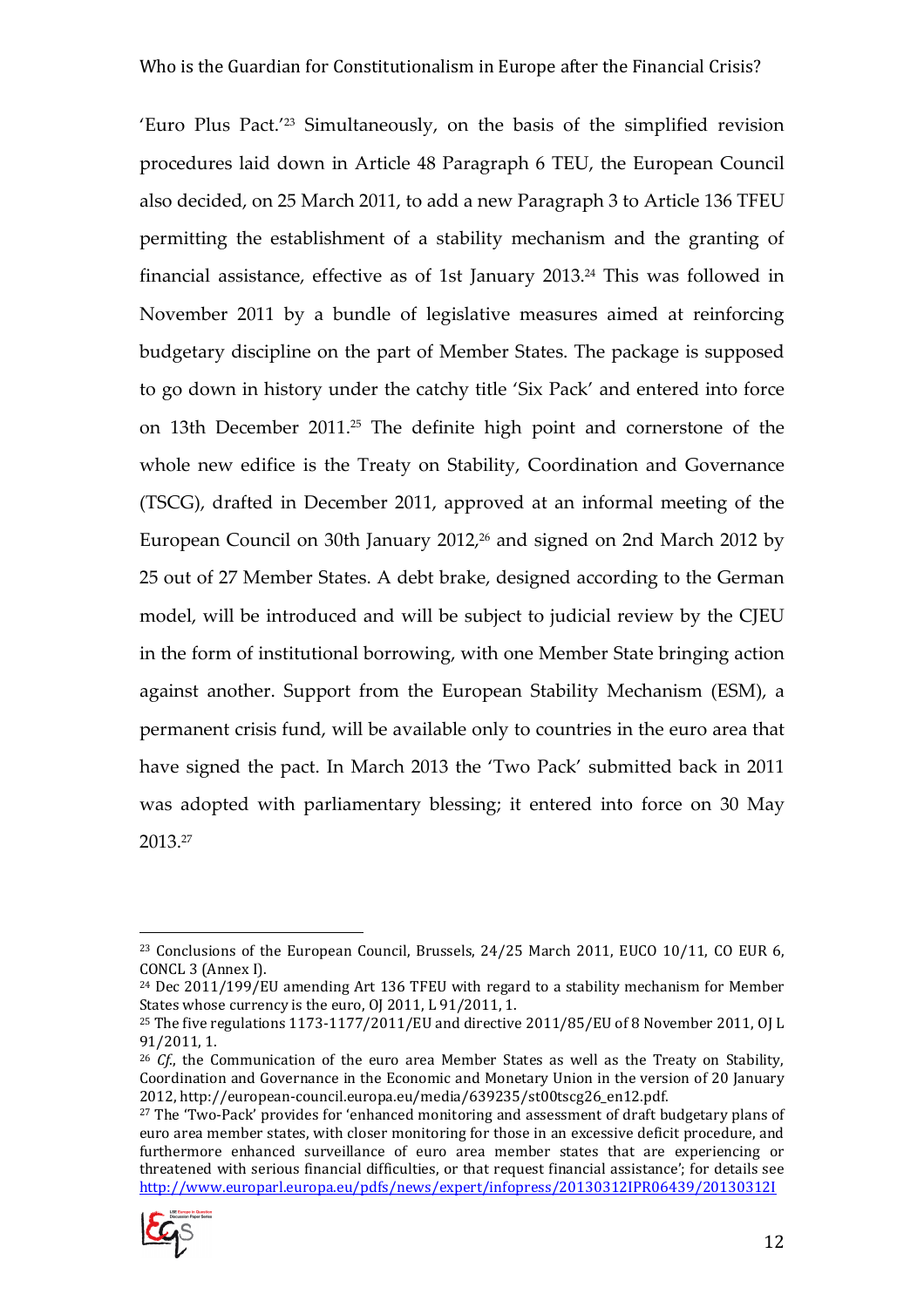There is much to scrutinise here: legal problems as well as the way they are dealt with in legal scholarship. We will restrict our discussion here to the particular form of authoritarian crisis management, which the new machinery has established. This managerialism is delicate for three inter-dependent reasons. *First*, through the supervision and control of imbalances, it disregards the principle of enumerated powers, and, by the same token, disrespects the democratic legitimacy of national institutions, in particular, the budgetary powers of parliaments. *Secondly*, in its departure from the onesize-fits-all philosophy orienting European integration in general and monetary policy in particular, it nonetheless fails to achieve a variation, which might be founded in democratically legitimated choices; quite to the contrary, the individualised scrutiny of all Member States is geared to the objective of budgetary balances and seeks to impose the necessary accompanying discipline. Under the conditions of monetary unity, the Member States can only respond to pertinent requests through austerity measures: reductions of wage levels and of social entitlements. *Thirdly*, the machinery of the new regime with its individualised measures which are oriented only by necessarily indeterminate general clauses, is regulatory in its nature, establishing a 'political administration' outside the realm of democratic politics and the form of accountability which the rule of law demands.<sup>28</sup>

Dariusz Adamski was among the first to highlight and underline that core concepts used by new economic governance cannot be defined with any precision, either by lawyers or by economists, and are therefore not justiciable.<sup>29</sup> This implies that rule-of-law and legal protection requirements

<sup>&</sup>lt;sup>29</sup> *Cf.*, his 'Europe's (Misguided) Constitution of Economic Prosperity', paper presented at the conference 'Crise et droit économique', organised by the Association Internationale de Droit



PR06439 en.pdf and the recent Memorandum of the European Commission of 27 May 2013: MEMO/13/457, available at http://europa.eu/rapid/press-release\_MEMO-13-457\_en.htm.

<sup>&</sup>lt;sup>28</sup> See, for a more positive account, D. Chalmers, 'The European Redistributive State and the Need for a European Law of Struggle', (2012) 18 *European Law Journal*, 667-693; but see also his 'European Restatements of Sovereignty', LSE Legal Studies Working Paper No. 10/2013.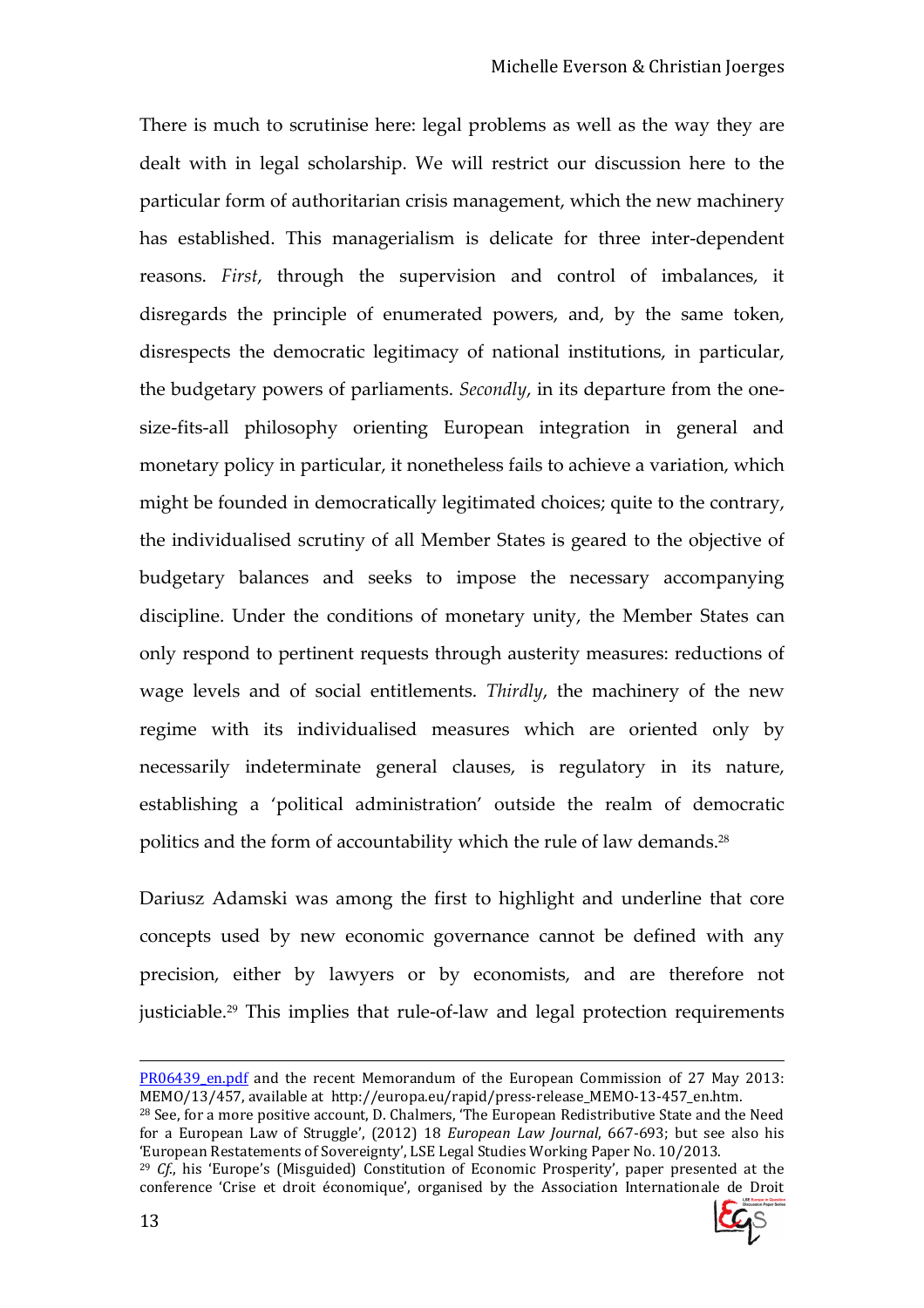are being suspended. This type of de-legalisation is accompanied by a highly discretionary evaluation of Member States performance, which economist Andrew Watt has revealed in his analysis of an in-depth review of thirteen EU countries considered to have macroeconomic imbalances undertaken by the Commission.30 It is worth noting that the Fiscal Compact provides that, if the Commission reports non-compliance of a Contracting Party with Article 3(2), one or more Contracting Parties may bring this matter to the CJEU. The Court is hence not expected to determine whether a budget is "balanced", "structurally balanced" or "exceptional circumstances" prevail. which justify temporary deviations as defined in Article 3 1. TSCG). That would constitute an impossible mission. But precisely for that reason one must wonder what the effect may be of the entrustment of the Court with the task of assessing the proper incorporation of the rules set out in that provision into national law. And how likely is it that the Contracting Parties will engage in such unfriendly activities?<sup>31</sup>

What is specific about Europe's new economic governance? Characterisations by commentators oscillate between notions such as 'Executive Federalism"<sup>32</sup> , 'Distributive Regulatory State',<sup>33</sup> 'Consolidating State',<sup>34</sup> 'Authoritarian Managerialism<sup>'35</sup>, 'New Sovereignty with Unfettered Power of Rule<sup>'36</sup>. They

<sup>36</sup> D. Chalmers, 'European Restatements of Sovereignty', n. 28. above.



Economique and the Law Faculty of the University of Wroclaw, Poland, on 8-9 November 2012 in Wroclaw (on file with C. Joerges) and previously, *id.*, National power games and structural failures in the European macroeconomic governance, (2012) 49 *Common Market Law Review*, 1319-1364.

<sup>30</sup> A. Watt, 'Commission Makes a Mockery of Imbalance Procedure', *Social Europe Journal* of 19 April 2013, available at http://www.social-europe.eu/author/andrew-watt/

<sup>31</sup> See the critique of D. Chalmers at http://blogs.lse.ac.uk/europpblog/2012/03/07/europeancourt-of-justice-enforcer/.

<sup>32</sup> J. Habermas, 'A Pact for or against Europe?', in U. Guérot and J. Hénard (eds.), *What does Germany Think about Europe*?, European Council on Foreign Relations, Berlin, 83-89.

<sup>&</sup>lt;sup>33</sup> D. Chalmers, 'The European Redistributive State and the Need for a European Law of Struggle', n. 28 above.

<sup>34</sup> W. Streeck, *Gekaufte Zeit. Die vertagte Krise des demokratischen Kapitalismus* , Berlin: Suhrkamp, 2013, Ch. III.

<sup>35</sup> C. Joerges and M. Weimer, 'A Crisis of Executive Managerialism in the EU: No Alternative?', Maastricht Faculty of Law Working Paper 2012/7 , Maastricht 2013.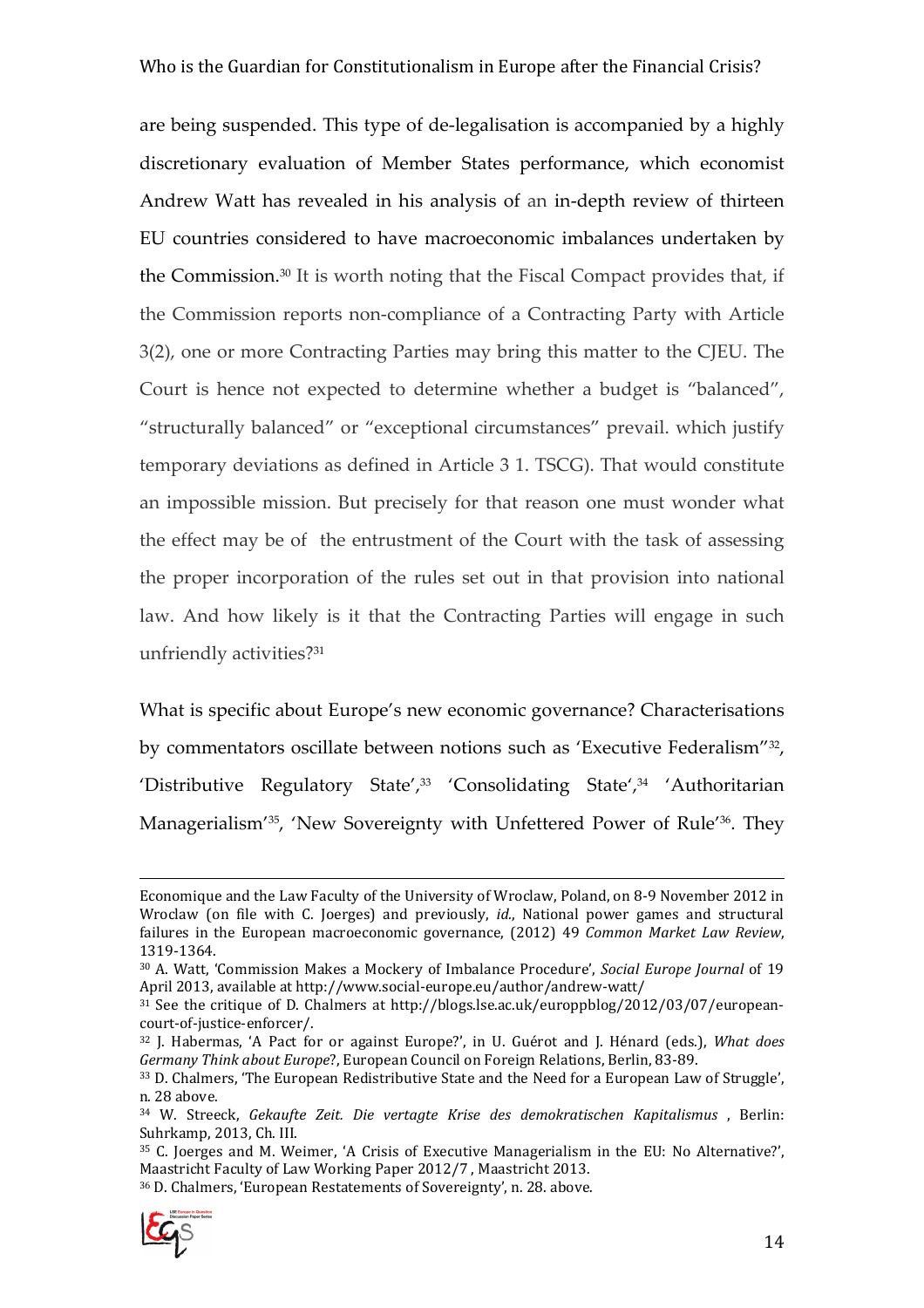all acknowledge the design failures of EMU as it was institutionalised by the Maastricht Treaty of 1992 and the Stability Pact of 1997.37 They all conclude that compliance with that poorly designed framework would have disastrous consequences. Does that mean that the new regime of an ersatz-law does in 'deserve recognition'? Both the FCC and the CJEU have wrestled with this problem – but neither appears to have mastered it.

#### IV. The Law or the Political as Constitutional Guardian

The German Constitutional Court has a much contested record with respect to its European commitments and loyalty – even though signals of disobedience have always remained rhetorical. The ECJ has overruled national law in countless cases – but has hardly ever found European legal acts to be at fault. Investigating each of these Courts against the background of the new economic governance now evolving within Europe accordingly promises to provide us with nuanced insights into the management of the crisis.

#### **IV.1 Is the German Court a 'Dog that Barks and never Bites"?***<sup>38</sup>*

The attention which the complaints before the FCC against the ESM Treaty and the Fiscal Compact have attracted is as unsurprising as the outcome of this controversy which the court delivered in its judgment of 12 September

http://www.bundesverfassungsgericht.de/entscheidungen/es20090630\_2bve000208en.html.



<sup>37</sup> Council Regulation (EC) No 1467/97 of 7 July 1997 on speeding up and clarifying the implementation of the excessive deficit procedure, OJ L 209 , 02/08/1997, 6.

<sup>&</sup>lt;sup>38</sup> The metaphor is from J.H.H. Weiler, 'The "Lisbon Urteil" and the Fast Food Culture', (2009) 20 *European Journal of International Law*, 505-9, 505, commenting on *Bundesverfassungsgericht*, judgment of 30 June 2009, available at: www.bundesverfassungsgericht.de; English translation at: the contract of the contract of the contract of the contract of the contract of the contract of the contract of the contract of the contract of the contract of the contract of the contract of the contract o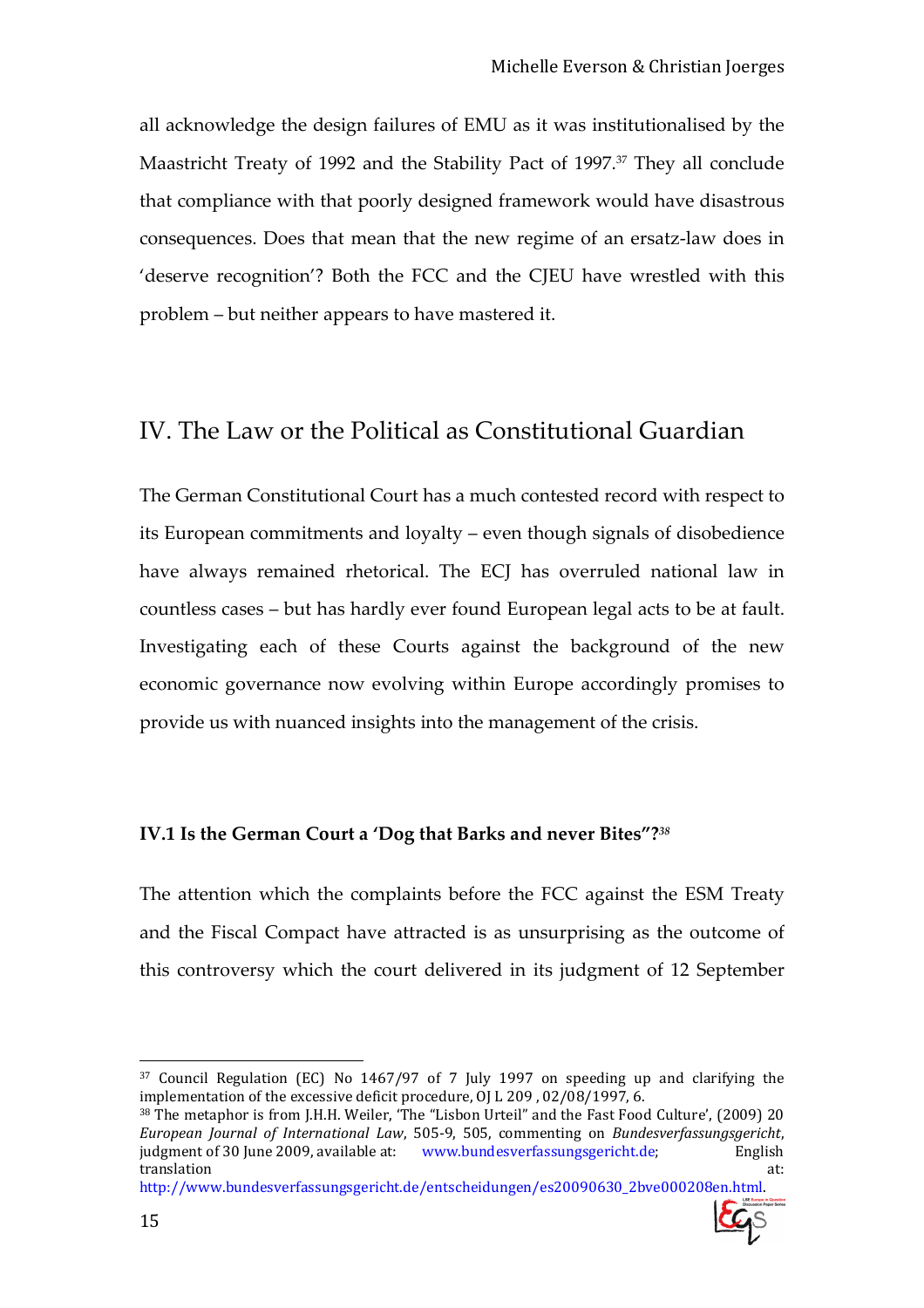2012.39 What the highest judicial authority of Europe's most potent economy has to say about well-argued complaints matters. And yet, it was easy to 'hazard a pretty good guess at the ending'. Paul Craig's observation concerns the Pringle Case of the CJEU40 but is equally valid with respect to the German case. It seemed simply inconceivable that the courts would interfere with high politics in matters of utmost importance. That, however, is not good enough a reason to close the academic files and shrug of the shoulders.

On closer inspection, the Judgment reveals a number of ambivalences. The most important one is the Court's defence of the budgetary power of the German *Bundestag*. This power is a democratic essential, protected by the eternity clause of the Basic Law. Its importance was already underlined in the previous Judgment on the rescue package for Greece<sup>41</sup> and its validity cannot be questioned in principle. Is it a principle with bite? In both judgments, the Court underlined that the *Bundestag* enjoyed wide latitude which the judiciary must respect.42 Through this move, the rights of the *Bundestag* were re-defined in a proceduralising mode: the Parliament must be adequately informed, enabled to deliberate, and prevented from delegating its evaluation. This reading is in line with a principle of 'integration responsibility'43 which the Court developed in its Lisbon judgment; a contested notion, but one which can, in our view, be understood as a search for a response to the tensions between integration and democracy. Such a benevolent reading is not evinced by the 12th September Judgment. To be sure, the form of judicial restraint,

http://www.bundesverfassungsgericht.de/entscheidungen/rs20120912\_2bvr139012en.html. <sup>40</sup> See his 'Guest Editorial: *Pringle*: Legal Reasoning, Text, Purpose and Teleology', (2013) 20 *Maastricht Journal of European Law*, 3-11 (forthcoming).

<sup>41</sup> FCC, Judgment of 7 September 2011, 2 BvR 987/10 - 2 BvR 1485/10 - 2 BvR 1099/10 – aid measures for Greece and against the euro rescue package; available at

http://www.bverfg.de/entscheidungen/rs20110907\_2bvr098710en.html.

http://www.bundesverfassungsgericht.de/entscheidungen/es20090630\_2bve000208en.html.



<sup>39</sup> An incomplete English translation is available at:

<sup>42</sup> See FCC, judgment of 7 September 2011, previous note, para.s 130-132 and judgment of 12 September 2012, n. 38, para. 180.

<sup>43</sup> FCC, judgment of 30 June 2009, available at: www.bundesverfassungsgericht.de; English translation at: the contract of the contract of the contract of the contract of the contract of the contract of the contract of the contract of the contract of the contract of the contract of the contract of the contract o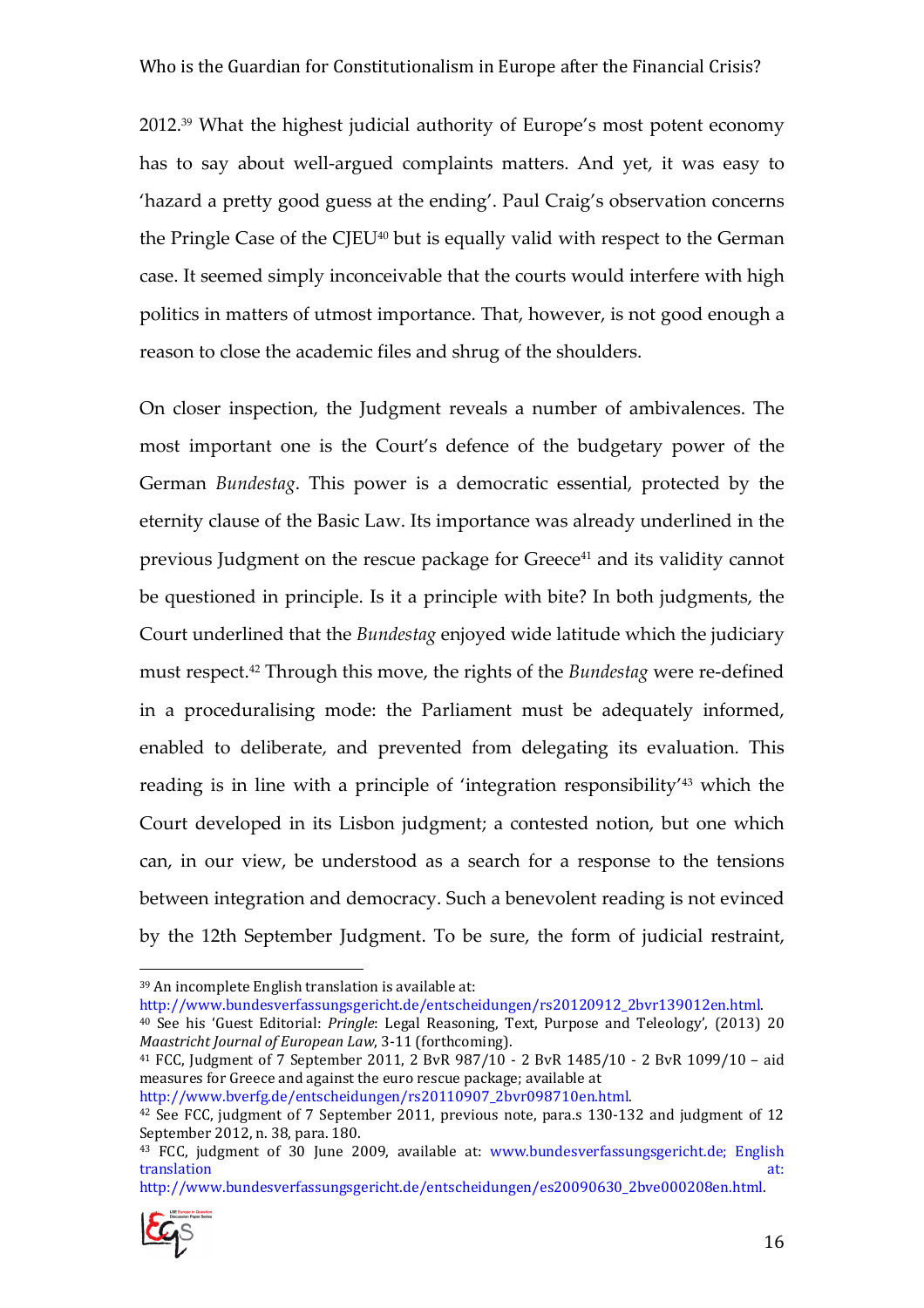which the German court exercised when it gave the green light to the extensive indebtedness of the Federal Republic, is again embedded in procedural and institutional notions. The Court is not careful of 'foreign' concerns. The weight constitutionally placed upon the budgetary powers of the *Bundestag*, so we learn and understand, requires that the German Parliament retains the power to determine the most important conditions for future successful demands for capital disbursements. <sup>44</sup> In this passage, the Court once again strengthened the link between the *Bundestag*'s budgetary responsibility and a distinctly German philosophy of stability (*i.e.*, price stability and the independence of the ECB above all). As a consequence, the nature of the EMU as a stability community (*Stabilitätsgemeinschaft*) is even seen as being protected by the 'eternity clause' of Article 79 (3) of the German Basic Law as an unamendable core of Germany's constitutional identity.<sup>45</sup> After this move, the stability principles become the core of a refurbished European economic constitution.<sup>46</sup> All this, the Court hopes, will protect the democratic rights of German citizens. Non-German citizens of the Union, however, should not at all be amused. Why is budgetary autonomy not understood as a *common* European constitutional legacy, respect for which might surely be argued to be deducible from the respect paid to national

<sup>45</sup> Para. 220, which reads in German: 'Die haushaltspolitische Gesamtverantwortung des Deutschen Bundestags wird in Ansehung der Übertragung der Währungshoheit auf das Europäische System der Zentralbanken namentlich durch die Unterwerfung der Europäischen Zentralbank under die strengen Kriterien des Vertrages über die Arbeitsweise der Europäischen Union und der Satzung des Europäischen Systems der Zentralbanken hinsichtlich der Unabhängigkeit der Zentralbank und die Priorität der Geldwertstabilität gesichert.' And 'Ein wesentliches Element zur unionsrechtlichen Absicherung der verfassungsrechtlichen Anforderungen aus Art. 20 Abs. 1 und Abs. 2 in Verbindung mit Art. 79 Abs. 3 GG ist insoweit das Verbtot monetärer Haushaltsfinanzierung durch die Europäische Zentralbank.' 46 See para.s 219-220, 232-233, 239-279, and 300-319.



 $\overline{a}$ <sup>44</sup> Para. 274; this section is not yet translated. The official translation is still incomplete. In view of the complexity and importance of this pronouncement, we add the German original: 'Da der Bundestag durch seine Zustimmung zu Stabilitätshilfen den verfassungsrechtlich gebotenen Einfluss ausüben und Höhe, Konditionalität und Dauer der Stabilitätshilfen zugunsten hilfesuchender Mitgliedstaaten mitbestimmen kann, legt er selbst die wichtigste Grundlage für später möglicherweise erfolgende Kapitalabrufe nach Art. 9 Abs. 2 ESMV;' for a critical comment, see C. Joerges, 'Der Berg kreißte - gebar er eine Maus? Europa vor dem Bundesverfassungsgericht', (2012) 65 *WSI-Mitteilungen*, 560.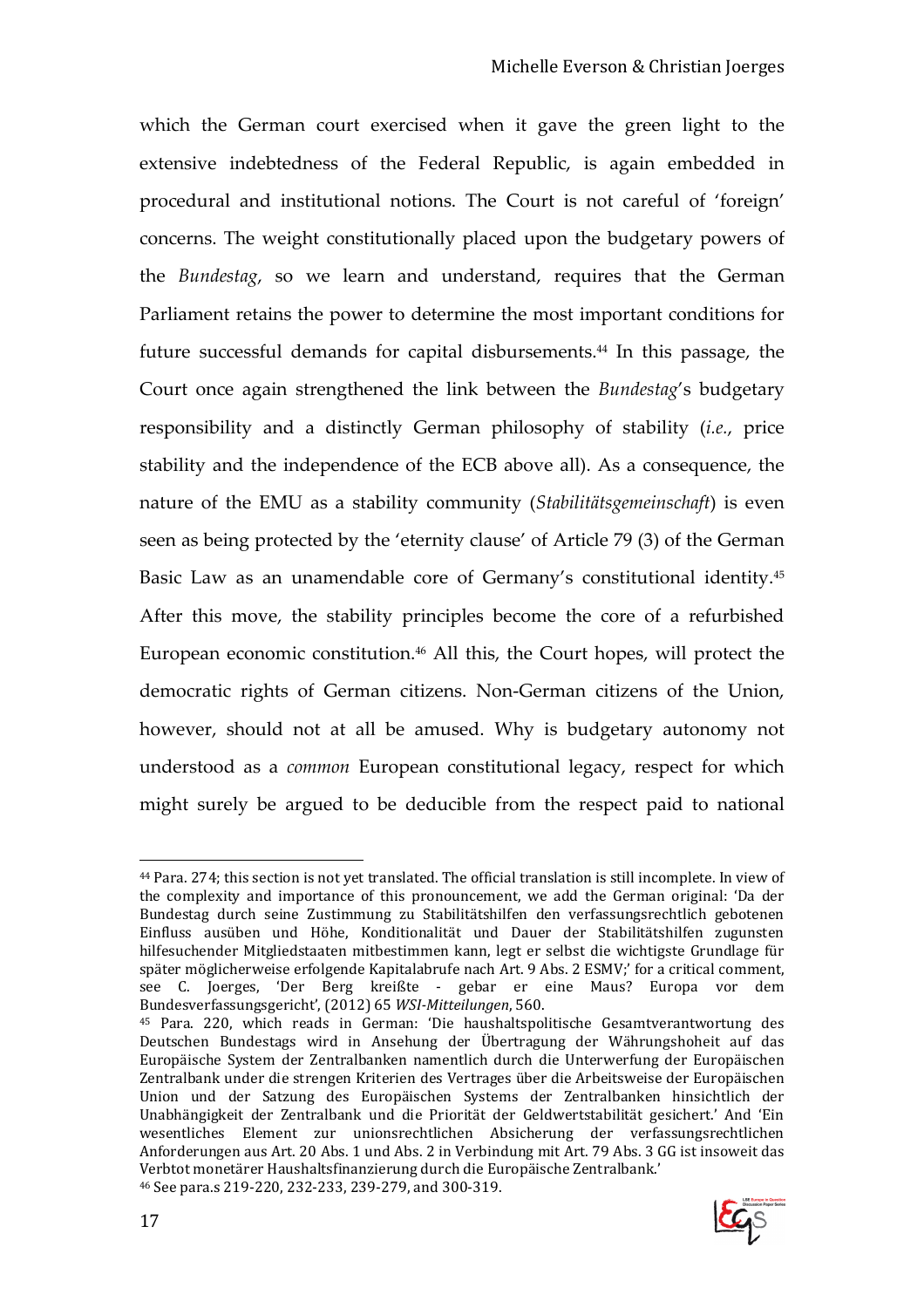identity by Article 4 (2) TEU? Why should the German Court not be bound to respect budgetary powers claimed by other Member States? One does not need to resort to European law for such a suggestion but can simply rely on constitutional conflicts law.47 The one-sidedness of this argument is all the more disappointing as the Court, in an earlier paragraph of its judgment, had opened another and more constructive perspective: The Court explained that 'Article 79 (3) seeks to protect those structures and procedures which keep the democratic process open'.48 The Court did not indicate that it would be prepared to address the tensions between democratic commitments and the integration process, which would include the concerns of all Member States. Instead, the Court's reasoning leads to a strengthening of the links between economic stability and social austerity. This form of judicial self-restraint seems even more questionable in the light of – or, rather, in the shadow of – the Maastricht judgment discussed above.<sup>49</sup> In that judgment, the *Bundesverfassungsgericht* had made German participation of Germany in the EMU conditional upon the European-wide acceptance of Germany's economic and institutional philosophy. This move is now repeated and significantly modified. While the Maastricht judgment assumed that Europe's economic constitution could be an essentially legal project, the new judgment is moving from law to governmental and executive managerialism, with requirements defined mainly by Germany and its Northern allies. To put it slightly differently, we find it deplorable that the FCC acted as (only) the guardian of the German constitution. The qualification of financial assistance as a matter not of European monetary but of national economic policy, $50$  as well as the somewhat euphemistic statements on the respect of the stability



<sup>47</sup> See the seminal essay by H. Bernstein,'Ein Kollisionsrecht für die Verfassung', (1965) 19 *Neue Juristische Wochenschrift*, 2273-2278.

<sup>48</sup> Para. 206 in the English extract, para. 222 in the German original.

<sup>49</sup> Section IV.1.

<sup>50</sup> Para 169.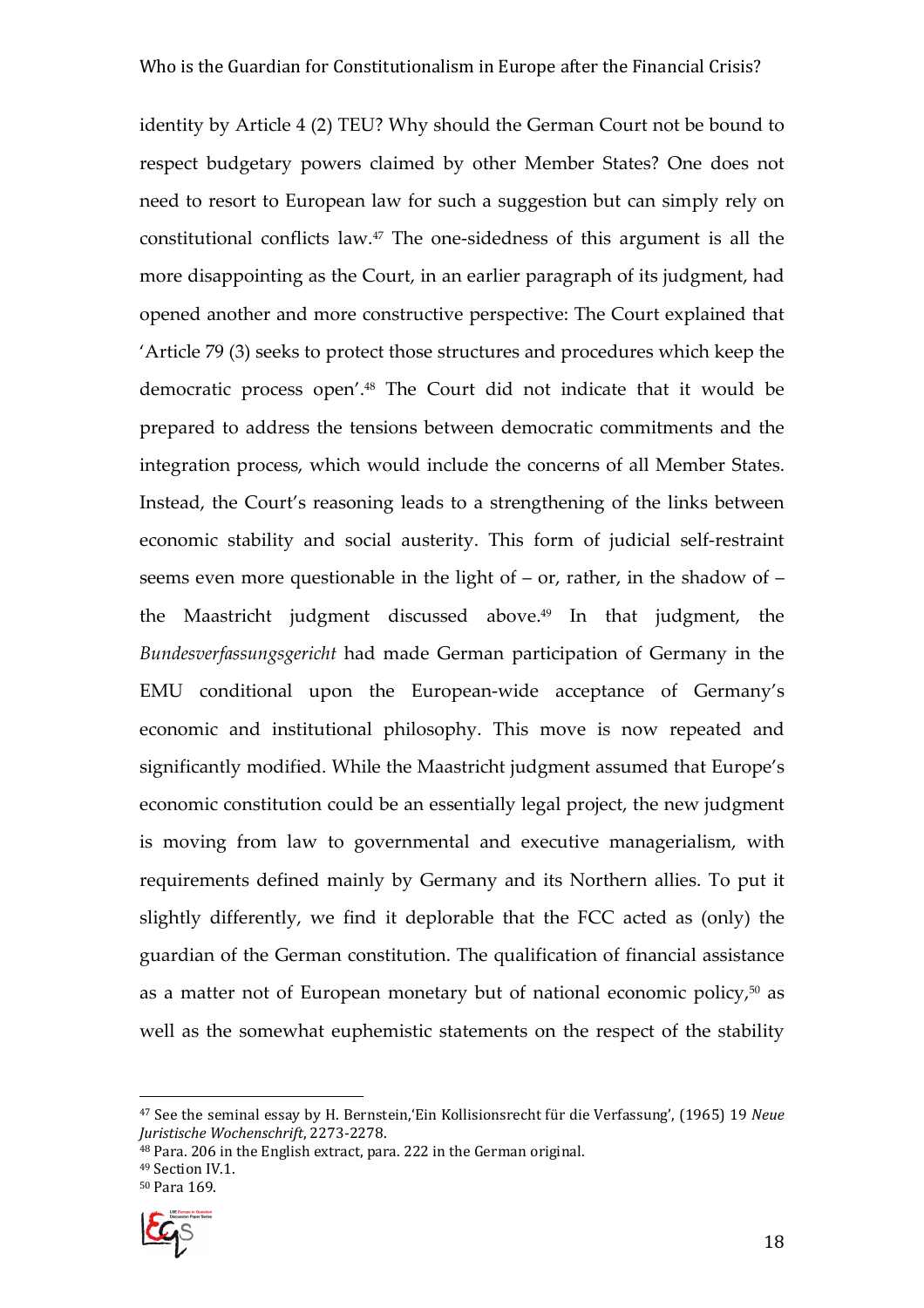commitments,51 are anything but robust indicators of truly European commitments. They are embedded in the conditionality of existing crisis management. The FCC talks about democratic essentials, Jürgen Habermas has observed, but has Germany in mind.<sup>52</sup> The one-sidedness of its decision seems indeed obvious – and difficult to overcome. The German Court is not entitled to act as the Guardian of Europe. What we would expect, however, is a readiness to define Germany as a Member of a Union in which the concerns of all the Member States and their democratic rights deserve recognition. Only then would the Court document an understanding, or *Integrationsverantwortung*, which might reflect common European commitments.<sup>53</sup>

#### **IV.2 'Lets Close our Eyes' – No Alternative for the CJEU in Pringle?***<sup>54</sup>*

What would have happened to the European Union had its Court of Justice found that Thomas Pringle's concerns about Europe's crisis management were well founded, that the support-mechanisms which the EFSF and the ESM have established interfere with the exclusive European competence for monetary policy, that the amendment of Article 136 TFEU were not possible under the simplified revision procedure enshrined in Article 48(6) TEU, that new policies adopted and pursued by the Member States jeopardised the primacy of price stability, that the bail-out provision of Article 125 TFEU prohibited the granting of financial assistance to Member States whose currency is the Euro, that the functions assumed by the Commission, the ECB, and the IWF were irreconcilable with the principles on the conferral of powers



<sup>51</sup> Para.s 201 ff.

<sup>52</sup> 'Drei Gründe für "Mehr Europa'' (three reasons for 'more Europe'), Forum Europa, Juristentag, Munich, 21 September 2012.

<sup>53</sup> For a similar critique *cf.*, H. Deters, 'National constitutional jurisprudence in a post-national Europe: the ESM ruling of the German Federal Constitutional Court', (2013) 19 *European Law Journal* (forthcoming).

<sup>54</sup> Case C-370/12 *Pringle* v *Ireland*, Judgment of 27 November 2012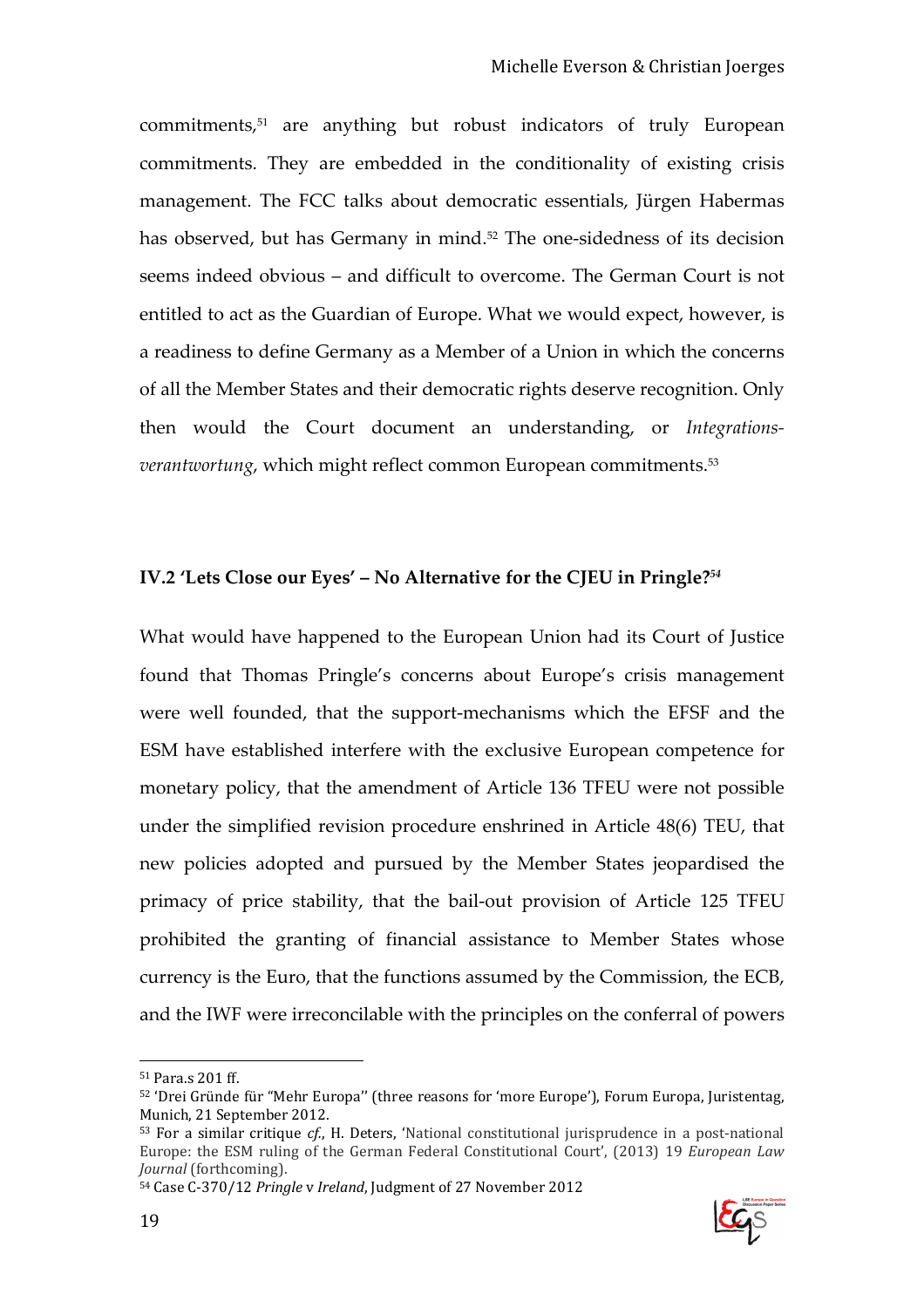laid down in Article 13 TFEU, or that the mandate allocated to the CJEU in the ESM Treaty exceeded judicial powers? Only a fool would dare to predict the dire consequences. The same kind of uncertainty governs with regard to the success of all of these measures. Under such circumstances, the CJEU could not and should not be expected to interfere, one might conclude. Nonetheless, in so doing, one must similarly concede that this conclusion implies a complete secession of law to discretionary political power. The onus must surely be one – for the lawyer at least – to commence the search for alternatives to this devastating legal default.

The search for such alternatives should allow for escape from the impasses to which Europe's crisis managements must respond, namely the design defects of EMU, its conceptually monetarist background, upon which the dedication of EMU to price stability rests and which has now become the cornerstone and sole possible value of the European economic constitution. It has by now become a *communis opinio* that European monetary policy with its pre-defined objectives and institutional frameworks cannot operate in tandem with the multitude of national actors which are pursuing economic and fiscal policies under a very loosely constructed machinery of European supervision. That insight has triggered the quests for enhanced controls and generated the new machinery of authoritarian managerialism. There is, however, a twofold flaw in the reasoning of the CJEU in the assumption that the failures of the past justify the unrestrained activism of the present.

The first flaw is the Court's failure to address the implications of its own explanation of the conceptual background to the bail-out clause. 'The prohibition laid down in Article 125 TFEU ensures that the Member States remain subject to the logic of the market when they enter into debt, since that ought to prompt them to maintain budgetary discipline. Compliance with such discipline contributes at Union level to the attainment of a higher

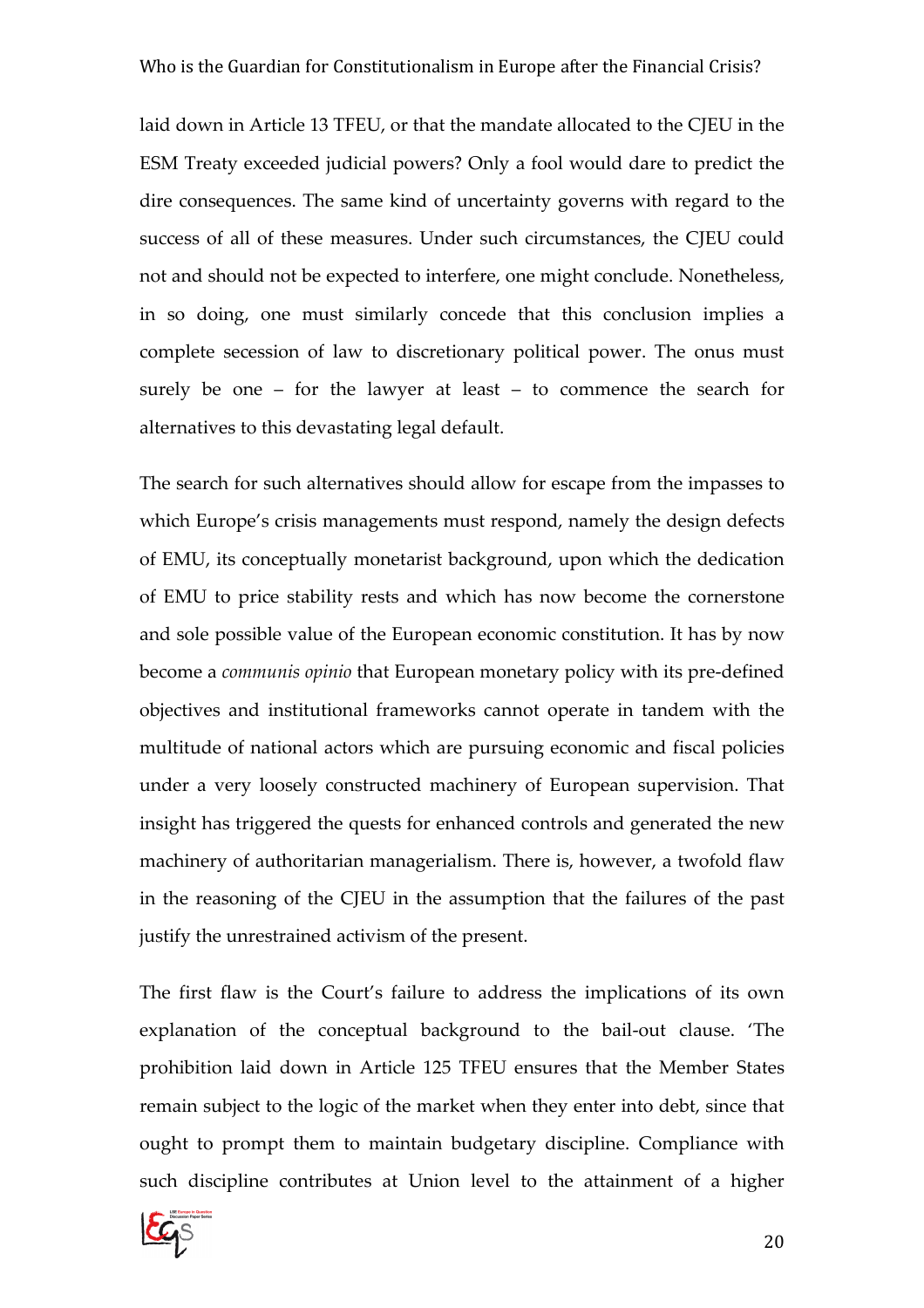objective, namely maintaining the financial stability of the monetary union.'<sup>55</sup> This is indeed a fair restatement of an ordo-liberal legacy which we can still identify within EMU. However, the Court is then silent with regard to the philosophy which underlies our current cure to the failures of the past. This is by no means to suggest that the Court should have advocated an ordo-liberal renaissance. Nonetheless, what truly disappoints in its presentation of the new modes of economic governance is the lack of any kind of conceptual deliberation about their background and their adequacy. As we have argued in Section III, the new modes of European economic governance amount to nothing less than a deep transformation of the state of the European Union. The organisers of that transformation should be asked to explain their objectives and the adequacy of the means which they are employing. The lack of any plausible explanation of the means-end relationship within Europe's crisis management reveals a second flaw in the judgment. Wherever the court responds to objections about the legality of the new regime, it merely parrots the orthodoxy of 'conditionality' as a justification.

Conditionality ensures respect for the exclusive European competence in monetary policy and thereby legality of the simplified amendment procedure

> [T]he reason why the grant of financial assistance by the stability mechanism is subject to strict conditionality under paragraph 3 of Article 136 TFEU, the article affected by the revision of the FEU Treaty, is in order to ensure that that mechanism will operate in a way that will comply with European Union law, including the measures adopted by the Union in the context of the coordination of the Member States' economic policies.<sup>56</sup>

Conditionality is the glue that keeps transnational actors together:



 $\overline{a}$ <sup>55</sup>Para. 135. 56 Para 68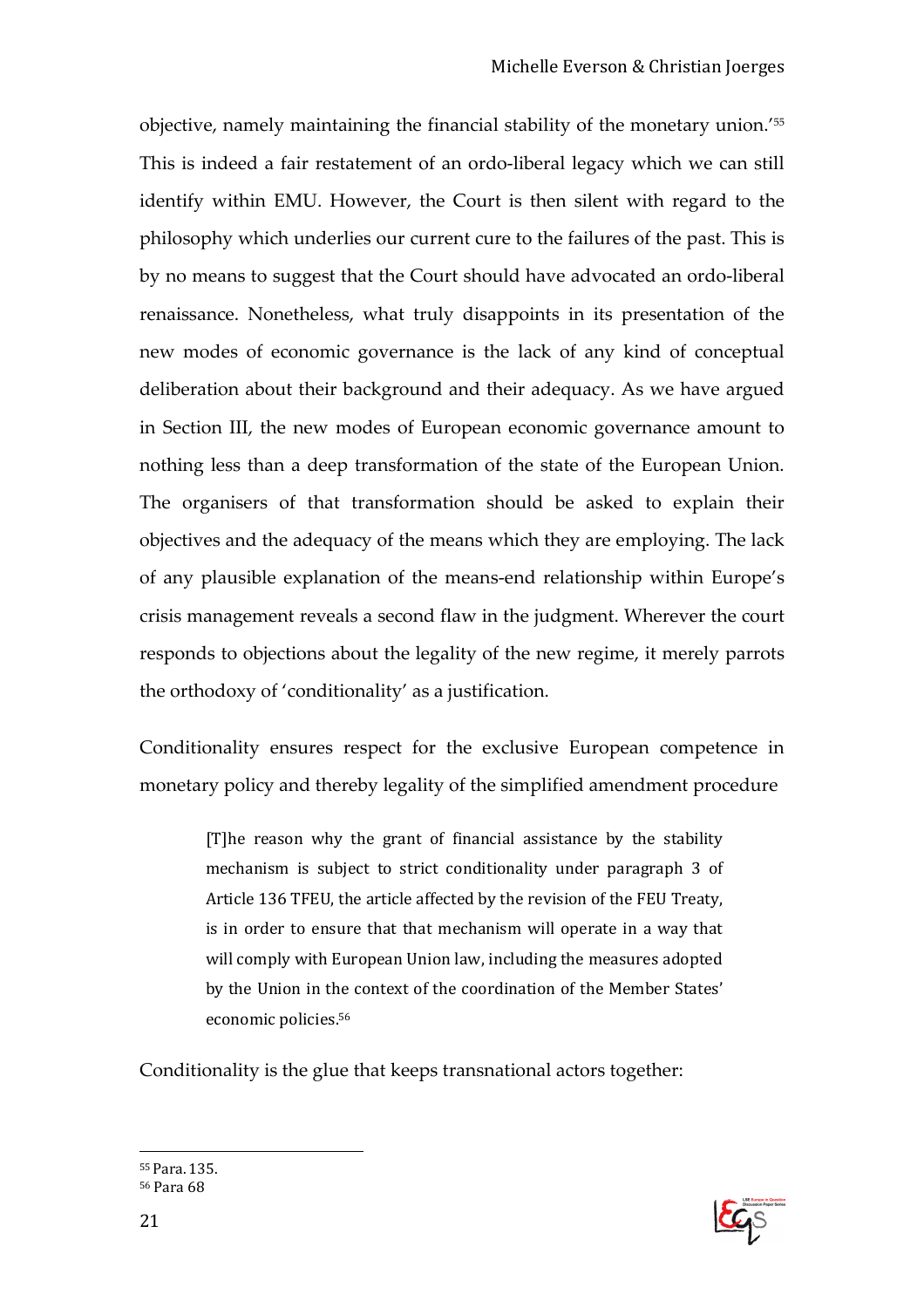[When granting assistance] the ESM 'Board of Governors shall entrust the European Commission – in liaison with the ECB and, wherever possible, together with the IMF – with the task of negotiating, with the ESM Member concerned, a memorandum of understanding ("MoU") detailing the conditionality attached to the financial assistance facility. The content of the MoU shall reflect the severity of the weaknesses to be addressed and the financial assistance instrument chosen. In parallel, the Managing Director of the ESM shall prepare a proposal for a financial assistance facility agreement, including the financial terms and conditions and the choice of instruments, to be adopted by the Board of Governors.<sup>57</sup>

Last, but not least, Article 125 TFEU retains its function thanks to conditionality,

> [T]he purpose of the strict conditionality to which all stability support provided by the ESM is subject is to ensure that the ESM and the recipient Member States comply with measures adopted by the Union in particular in the area of the coordination of Member States' economic policies, those measures being designed, inter alia, to ensure that the Member States pursue a sound budgetary policy.

The deeply undemocratic nature of conditionality goes unnoticed or uncommented upon. The CJEU imposes on the whole of Europe the form of discipline which the FCC has imposed on Germany's neighbours.

### V. De-judicialisation: Europe's Schmittian Moment

Germany's constitutional court feels exclusively committed to the country's constitution. The CJEU is certainly motivated by its commitment to the integration project. The discrepancy between these commitments was once perceived of as threat to the European project. That risk did not materialise as

 $\overline{a}$ 57 Para 18.

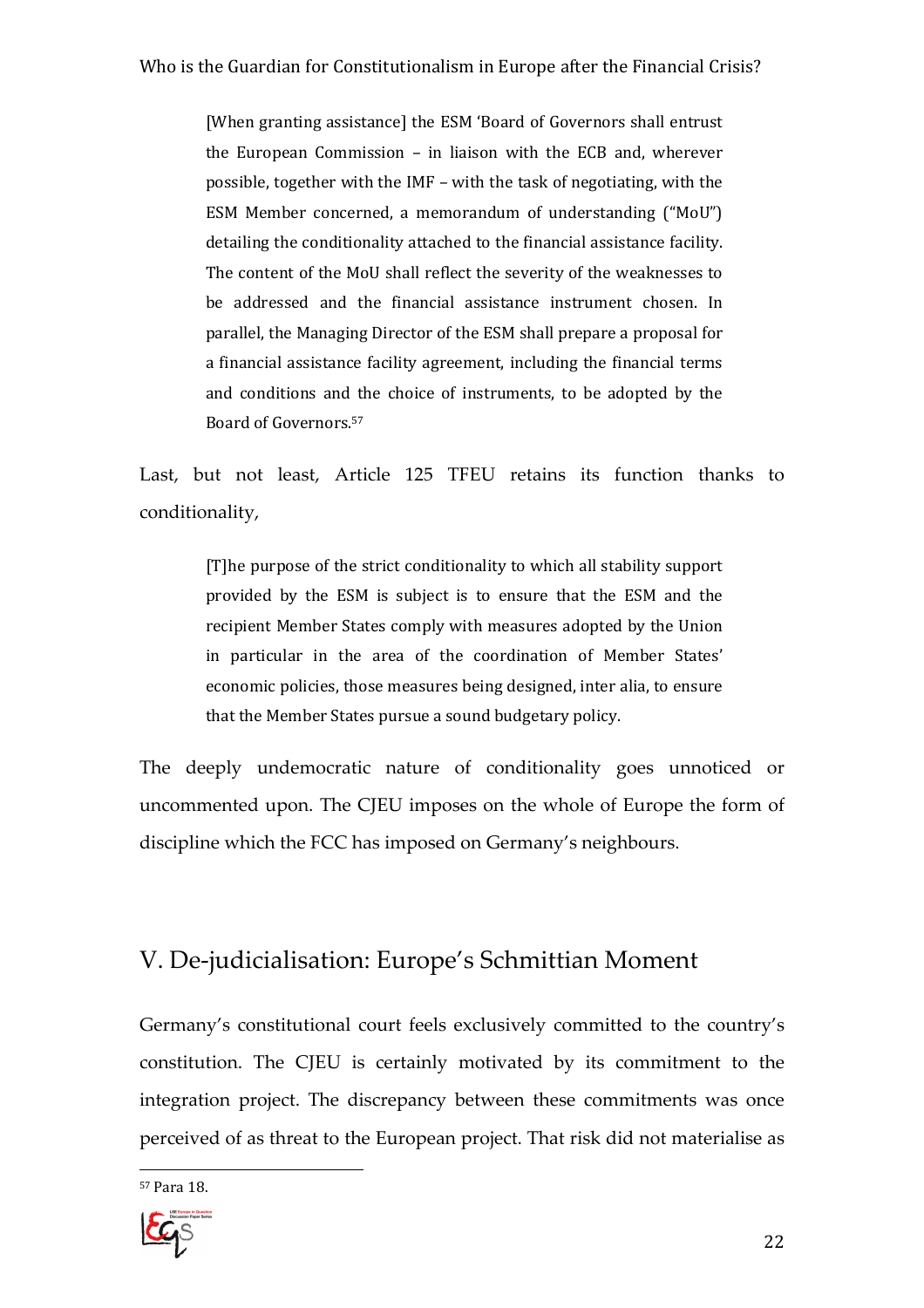anticipated. But we are now concerned with a risk of a new kind. The converging attitudes of both courts in the assessment of the *praxis* of Europe's crisis management is disquieting because it accepts the primacy of discretionary politics in the management of the crisis and fails to develop any criteria against which the legitimacy of these practices might be assessed.<sup>58</sup>

At this point we return to our reference to the 'state of exception' made at the beginning of this essay. Schmittian notions are certainly always engraved in a specific context. 59 History does not repeat itself and situational contexts remain distinct. And yet, recourse to Schmitt is anything but far-fetched.<sup>60</sup> Crisis management practices which are neither foreseen in EU primary law, nor in national constitutions are justified with the argument that compliance with the letter of the law would cause more harm than its breach or daring interpretation. Even Carl Schmitt did not conceive of the state of exception as a permanent condition; his justification of a 'commissarial dictatorship' included an effort to overcome the problems that precipitated departure from the rule of law and to regain normal constitutionality.<sup>61</sup> In the present state of the Union, pertinent suggestions are urgent – and abound. However, they are mostly merely pragmatic and managerial, albeit that some constitutional

<sup>61</sup> See Carl Schmitt, 'Vergleichender Überblick über die neueste Entwicklung des Problems der gesetzgeberischen Ermächtigungen (Legislative Delegationen)', (1938) 6 *Zeitschrift für ausländisches öffentliches Recht und Völkerrecht*, 252-267.



<sup>58</sup> We should underline that we do not object in principle to the FCC's efforts to insist on parliamentary involvement. One can read this tendency as a step towards a proceduralisation which seeks to engage concerned institutional 'stakeholders' in Europe's crisis management (see O. Lepisus, 'ESM-Vertrag, Fiskalpakt und das BVerfG', (2012) 23 *Europäische Zeitschrift für Wirtschaftsrecht*, 761-762; see also H. Deters, n. 51 above..

<sup>59</sup> *Cf.*, E. Kennedy, 'Emergency Government Within the Bounds of the Constitution: An Introduction to Carl Schmitt, The Dictatorship of the Reichspresident according to Article 48 R.V'., (2011) 18:3 *Constellations*, *.*284-297 with references to the German original writings and the translations into English.

<sup>60</sup> E.-W. Böckenförde, formerly a judge of the *Bundesverfassungsgericht* and renowned connoisseur of Schmitt's oeuvre, was among the first to characterise the crisis of the Euro and of Monetary Union as an '*Ausnahmezustand*" (state of exception/emergency) which would suspend the rule of law: E.-W. Böckenförde; 'Kennt die europäische Not kein Gebot? Die Webfehler der EU und die Notwendigkeit einer neuen politischen Entscheidung', *Neue Züricher Zeitung*, 21 June 2010, available at:

http://www.nzz.ch/nachrichten/kultur/literatur\_und\_kunst/kennt\_die\_europaeische\_not\_kein\_g ebot\_1.6182412.html.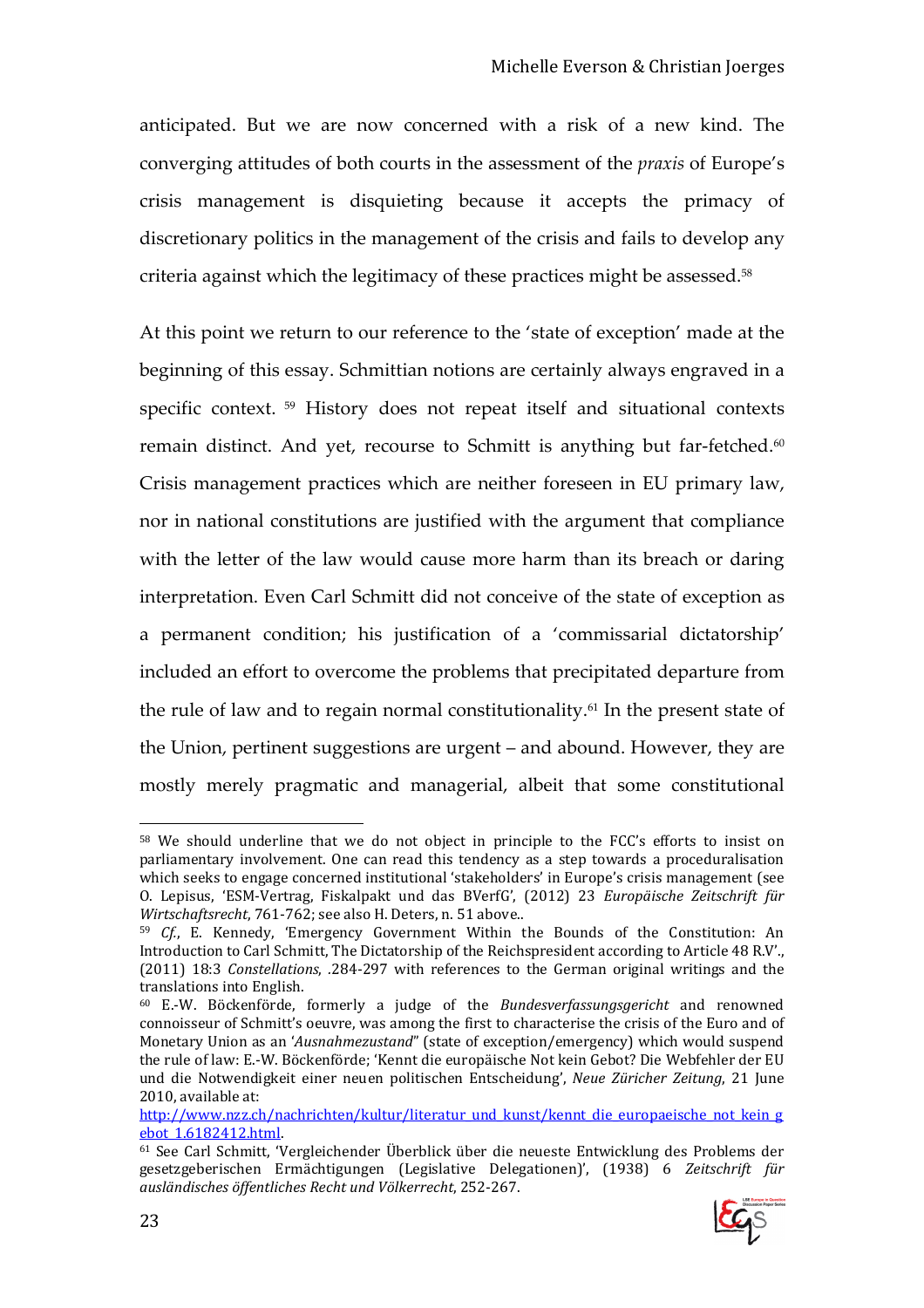lawyers and political philosophers have formulated some new propositions for a new constitutional architecture.

We have little room here to enter in these debates. We have presented our alternative of 'conflicts-law as Europe's constitutional form' elsewhere.<sup>62</sup> This is an approach which takes, 'unity in diversity", the fortunate motto of the illfated Draft Constitutional Treaty of 2003 seriously, and rejects the notion that federalist state building is a sustainable project. We argue instead for a radical 'proceduralisation' of the integration project in which the European judiciary engages in continuous juris-generative efforts (a '*Rechtfertigungsrecht'*), which seek responses to Europe's complex conflict constellations.<sup>63</sup> Democratisation through conflicts-law constitutionalism cannot deliver ready-made responses to the financial crisis, but it can nevertheless claim to provide perspectives for a return to a constitutional European condition. To substantiate this perspective with respect to *Pringle:* monetary policy, fiscal policy and economic policy are assigned to different levels of governance in the Union. They are, however, interdependent. In the terminology of the conflicts-law approach, this generates 'diagonal' conflicts. Their 'resolution' within Europe's crisis management is currently occurring through establishment of the primacy of 'the Political'. Conflicts-law constitutionalism, by contrast, would require legally structured ('constitutionalised') cooperative deliberation.

<sup>63</sup> See M. Everson and J. Eisner, *The Making of the European Constitution*, n. 8 above, 13 ff.(22 ff on *Rechtsverfassungsrecht*) and C. Joerges in 'Unity in Diversity as Europe's Vocation and Conflicts Law as Europe's Constitutional Form', LSE 'Europe in Question' Discussion Paper Series (LEQS), No. 28, London 2010, revised, 2013.



<sup>&</sup>lt;sup>62</sup> In condensed form the introductory chapter to see the introductory chapter to C. Joerges, P.F. Kjaer, T. Ralli (eds.), *Conflicts Law as Constitutional Form in the Postnational Constellation*, (2011) 2 *Transnational Legal Theory* (Special Issue) with contributions by A. J. Menéndez, F. Rödl, M. Amstutz, P. F. Kjaer, M. Herberg and M. Everson.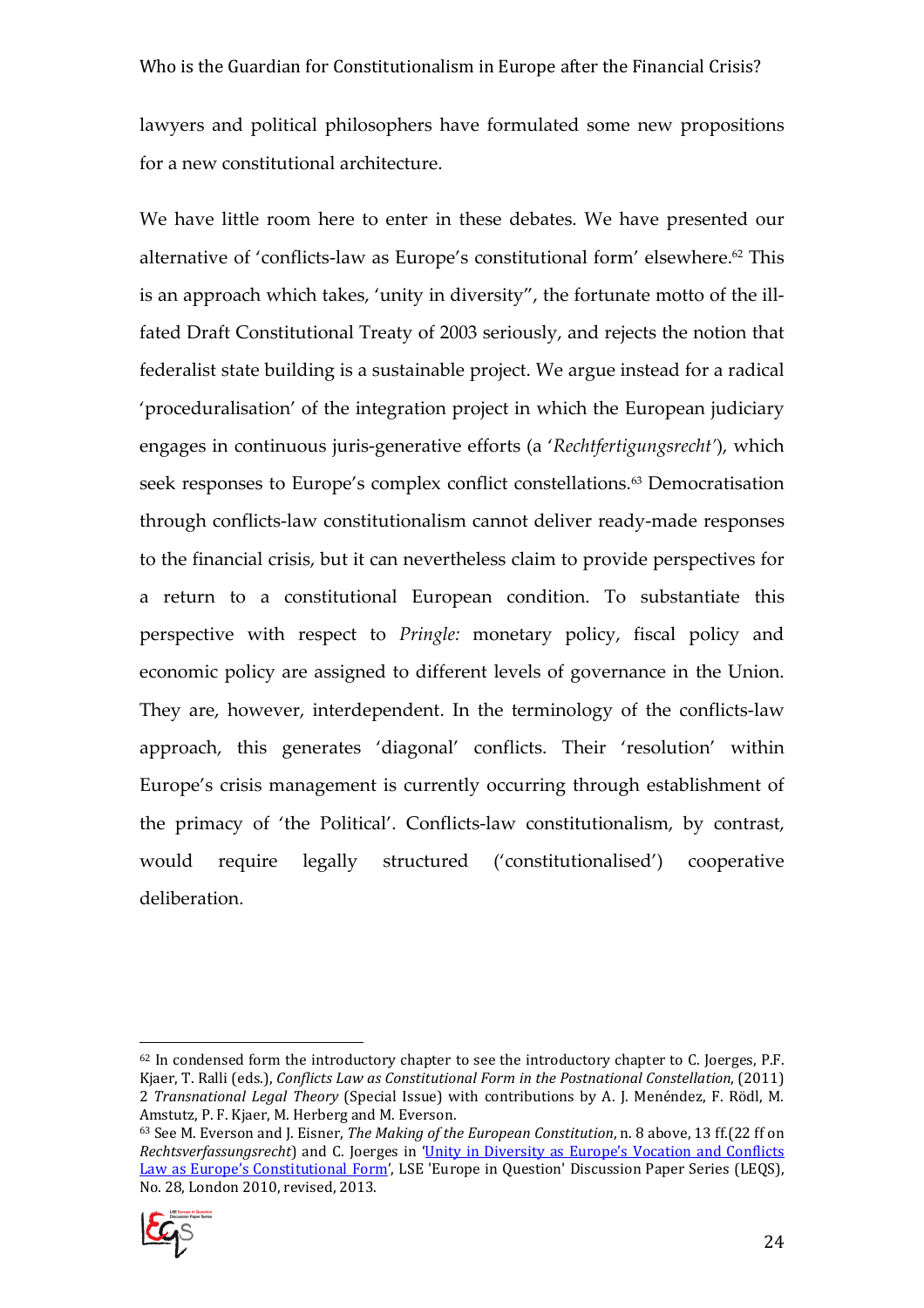### Recent LEQS papers

- **Meijers**, Maurits. 'The Euro-crisis as a catalyst of the Europeanization of public spheres? A crosstemporal study of the Netherlands and Germany' LEQS Paper No. 62, June 2013
- **Bugaric**, Bojan. 'Europe Against the Left? On Legal Limits to Progressive Politics' LEQS Paper No. 61, May 2013
- **Somek**, Alexander. 'Europe: From emancipation to empowerment' LEQS Paper No. 60, April 2013
- **Kleine**, Mareike. 'Trading Control: National Chiefdoms within International Organizations' LEQS Paper No. 59, March 2013
- **Aranki**, Ted & **Macchiarelli**, Corrado. 'Employment Duration and Shifts into Retirement in the EU' LEQS Paper No. 58, February 2013
- **De Grauwe**, Paul. 'Design Failures in the Eurozone: Can they be fixed?' LEQS Paper No. 57, February 2013
- **Teixeira**, Pedro. 'The Tortuous Ways of the Market: Looking at the European Integration of Higher Education from an Economic Perspective' LEQS Paper No. 56, January 2013
- **Costa-i-Font**, Joan. ' Fiscal Federalism and European Health System Decentralization: A Perspective' LEQS Paper No. 55, December 2012
- **Schelkle**, Waltraud. 'Collapsing Worlds and Varieties of welfare capitalism: In search of a new political economy of welfare' LEQS Paper No. 54, November 2012
- **Crescenzi**, Riccardo, **Pietrobelli**, Carlo & **Rabellotti**, Roberta. 'Innovation Drivers, Value Chains and the Geography of Multinational Firms in European Regions' LEQS Paper No. 53, October 2012
- **Featherstone**, Kevin. 'Le choc de la nouvelle? Maastricht, déjà vu and EMU reform' LEQS Paper No. 52, September 2012
- **Hassel**, Anke & Lütz, Susanne. 'Balancing Competition and Cooperation: The State's New Power in Crisis Management' LEQS Paper No. 51, July 2012
- **Garben**, Sacha. 'The Future of Higher Education in Europe: The Case for a Stronger Base in EU Law' LEQS Paper No. 50, July 2012
- **Everson**, Michelle. 'A Technology of Expertise: EU Financial Services Agencies' LEQS Paper No. 49, June 2012
- **Cherrier**, Nickolas. 'EU Diplomacy at 27: United in Diversity?' LEQS Paper No. 48, May 2012
- **White**, Jonathan. 'Parallel Lives: Social Comparison Across National Boundaries' LEQS Paper No. 47, January 2012
- **Meyer**, Niclas. 'Political Contestation in the Shadow of Hierarchy' LEQS Paper No. 46, January 2012
- **Hyman**, Richard. 'Trade Unions, Lisbon and Europe 2020: From Dream to Nightmare' LEQS Paper No. 45, December 2011